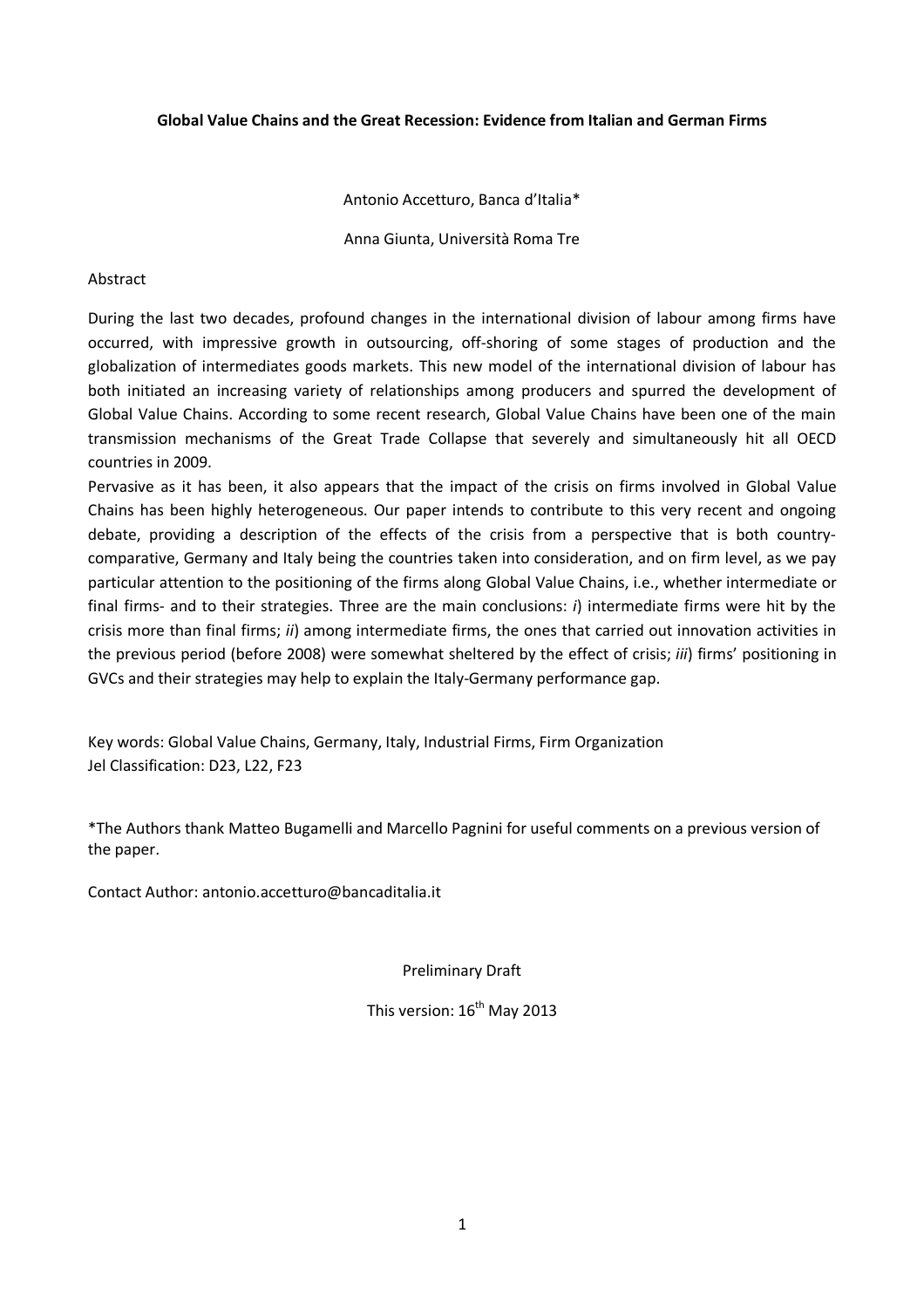### 1. Introduction

A growing body of literature over the past twenty years considers that a structural change in the productive economy has occurred as a further consequence of the ICT revolution, the steady lowering of trade barriers and transport costs (Feenstra, 1998), and the changing nature of multinational enterprises (Saliola and Zanfei, 2009). The outcome is a new international division of labour in which the production of final products is fragmented in Global Value Chains (GVCs henceforth). Under this interpretation, one may consider the production process for any given good as a continuum of tasks assigned to the various productive units; these tasks can be performed in several different places around the world. The organization of production varies continually, with each task offshored to the country where the production and international transaction costs are lowest. According to Miroudot and Ragoussis (2009), trade in intermediate inputs represents a share of between 56% and 73% of overall trade flows in goods and services for developed economies.

In the face of the 2008-09 great recession, the systemic importance of GVC proved to be significant. According to several studies, GVCs acted as a channel for the rapid transmission of real and financial shocks, thus amplifying the national fluctuations of demand for final goods. Baldwin (2009) holds that the synchrony of the collapse in world trade was precisely caused by the input-output linkages in GVCs. Moreover, recent research shows that the impact of the crisis on firms' performance is sensibly different according to the organizational mode of global transactions (Altomonte et al., 2012) as well as by firms' positioning in the GVCs (whether outsourcer or intermediate, Bekes et al., 2011).

The aim of this paper is to contribute to this recent debate by analyzing the microeconomic organizational characteristics and performances of firms involved in GVCs using the EU-EFIGE/Bruegel-UniCredit survey (henceforth Efige). We first make an account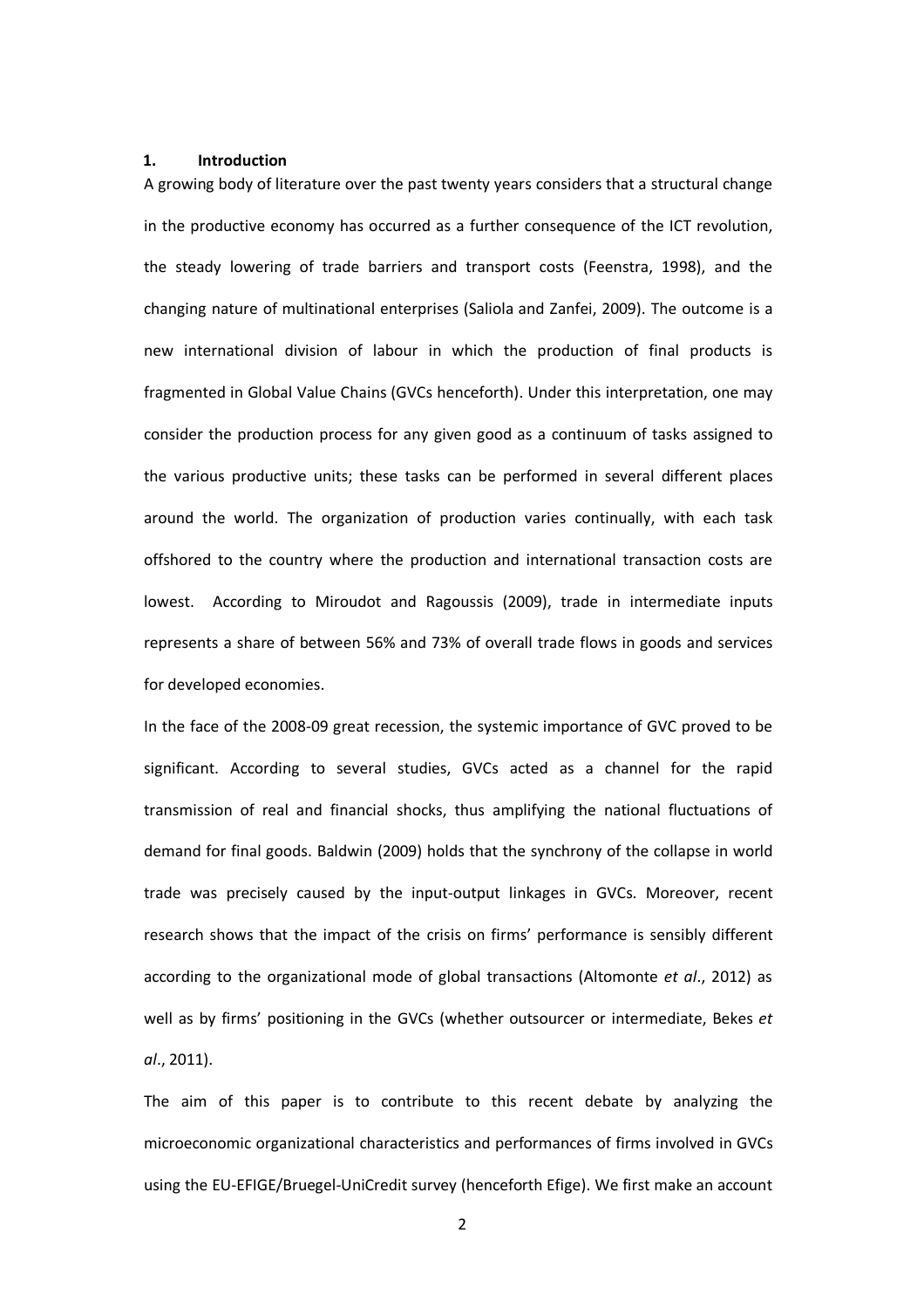of the differences between final and intermediate firms in terms of numerosity, size, productivity and dynamics in sales during the 2008-09 crisis. We then use a principal components analysis with the aim to detect firms' strategies in terms of internationalization, innovation and human capital accumulation. Then, in the econometric part of the paper, we compare the dynamics of sales during the 2008-09 crisis by distinguishing between intermediate and final firms and, within each group, according to the company's strategies.

We exploit the cross-national nature of the Efige dataset by comparing German and Italian industrial firms, paying particular attention to their positioning in GVCs. Germany and Italy are somewhat paradigmatic countries and provide to be an interesting area of application as:  $i)$  they are both highly industrialized countries and leaders in EU manufacturing exports; ii) industrial firms of both countries are substantially involved in and affected by globalization; *iii*) a large share of firms (higher in the Italian industry) work exclusively as intermediate firms , a key factor in our analyses to explain heterogeneous resilience to the crisis.

The 2008-09 crisis is a particularly interesting case for many reasons. First, it was quite unexpected and originated from the US financial crisis of the summer of 2007. This implies that it can be considered exogenous to the German and Italian economic conditions. Second, the downturn was particularly severe. German and Italian GDP fell by, respectively, 4 and 7 per cent in two year; the crisis can be considered as a serious "stress test" for firm's strategic decisions. Third, as pointed out before (Baldwin, 2009; Altomonte et al., 2012), GVCs had a primary role in transmitting the crisis worldwide; this implies that firms' involvement in the crisis can be considered first rate.

Our results show that intermediate firms are on average smaller, less productive than final firms. Their strategies are also somewhat less ambitious in terms of human capital accumulation, innovation and internationalization. The econometric part shows that being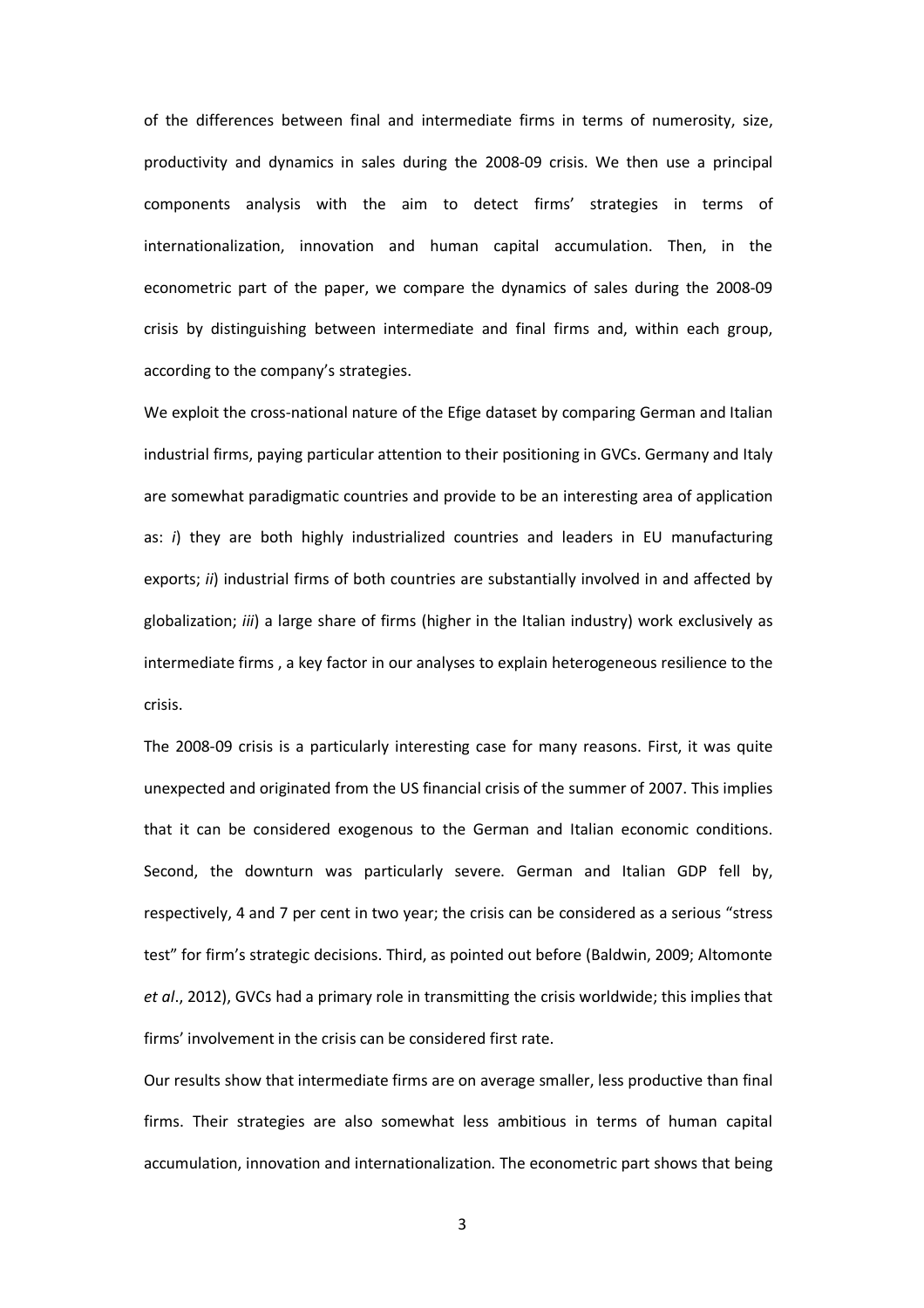an intermediate firm is generally associated with a more severe contraction of sales during the 2008-09 crisis. However, heterogeneity among firms matters. The contraction of turnover for firms with high human capital was smaller; innovative intermediate firms also experienced a slighter reduction.

All in all, the positioning within the GVC and their strategies explains a relevant portion of the difference in performance between German and Italian firms.

A methodological disclaimer is worth making. This is basically a descriptive paper that aims at establishing some stylized facts on the microeconomics of GVCs; this implies that, in regression analyses, we cannot make any serious claim of causality between firm organizational characteristics (e.g. intermediate vs. final) and their performance during the crisis due to the presence of serious endogeneity problems (self-selection into the "intermediate" group or omitted variable biases). Keeping this in mind, we deem to make a relevant step forward in the growing body of empirical literature on GVCs (that we review in the next section) under three main aspects. First, we make a cross-country analysis for two developed and highly industrialized economies; this is an important issue since most of the existing literature focuses on emerging markets firms and their chances to access GVCs. Second, unlike developing countries in which intermediate firms prevail, advanced economies are characterized by the coexistence of both final and intermediate firms; this implies that they are on the verge to become either a "headquarter" or a "factory economy" (Baldwin, 2011). By analyzing firm performance during a great economic shock, we are able to understand which is the "best" specialization of a country under "extreme" economic conditions. Third, as heterogeneity matters, the analysis of the micro dynamics at firm level is particularly relevant in terms of strategies and their ability to face a major macroeconomic shock.

The structure of the paper is as follows. Sections 2.1 reviews the most relevant theoretical and applied literature concerning behavior and performance of firms involved in GVCs,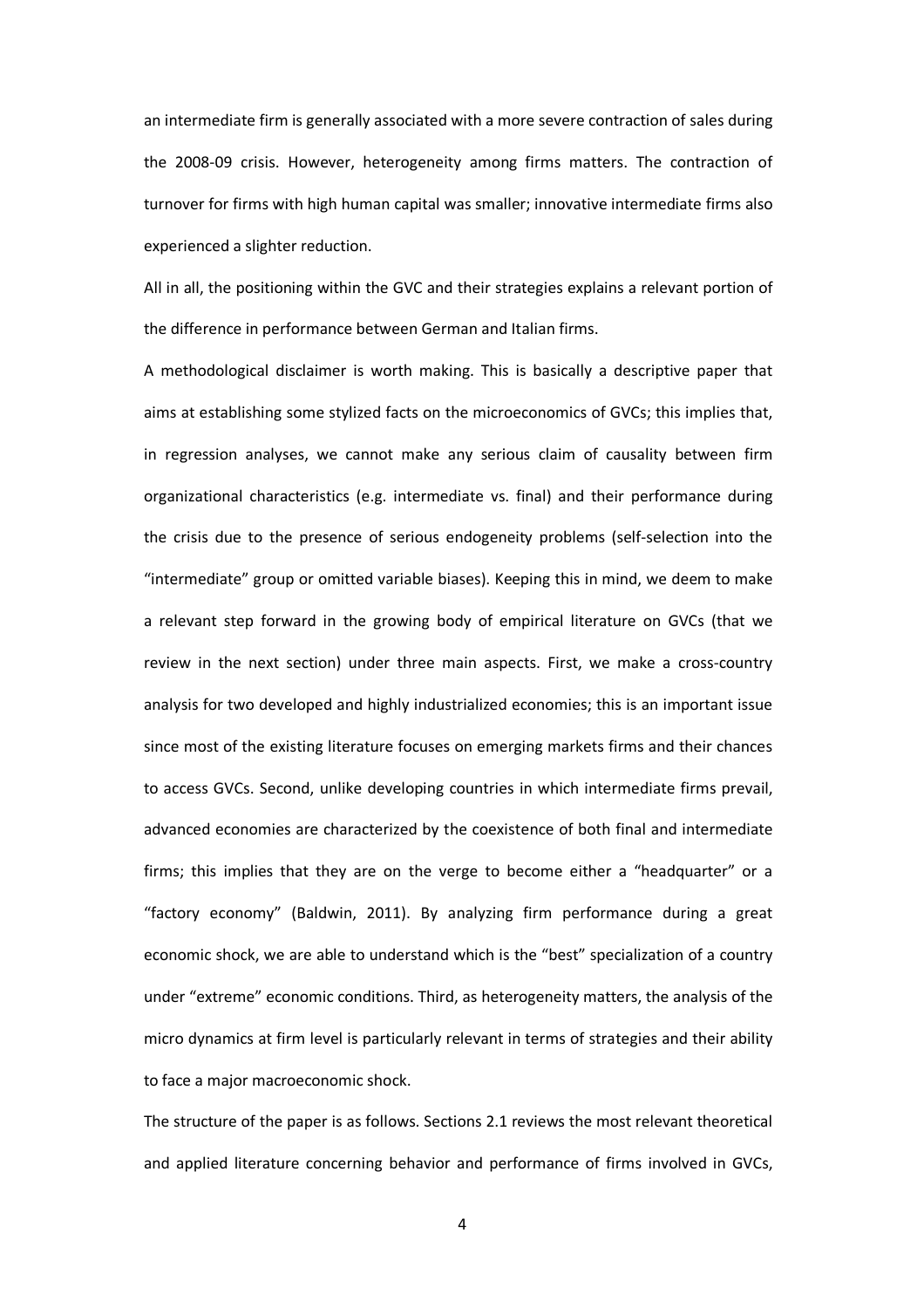while Section 2.1 makes a comparison between Italy and Germany in terms of involvement in GVCs; Section 2.3 analyzes the very recent debate on the role of GVCs as transmission mechanisms of the 2008-9 financial crisis. Section 3 presents the data. Section 4.1 shows some descriptive statistics in terms of participation to GVCs and performance; while Section 4.2 presents the principal component analysis to detect heterogeneous strategies among firms. Section 5 analyzes the performance of the firms during the crisis by setting up the estimation methods and presenting the main results. Section 6 concludes.

### 2. Firms in the GVCs

### 2.1 A brief literature review

Organization and performance of firms involved in GVCs have been under scrutiny by two very different streams of literature. To the first one, based on the theory of the firm, belong the models by Melitz (2003); Antras and Helpman (2004); Helpman et al. (2004); Helpman (2006). They have analyzed which sourcing strategy (i.e., the "make-or-buy" and "where-to-make-or-buy" organizational choices) firms choose in order to internationally organize their production. Based on the hypothesis of firms' heterogeneity, this stream of literature links firms' organizational choices with the various forms of internationalization. The main predictions (Antras and Helpman, 2004) are that there exists a productivity ordering such that the most productive firms engage in Foreign Direct Investments, while less productive firms choose international outsourcing and domestic firms vertically integrate at home.

Empirical support to the theoretical prediction of Antras and Helpman models come from several studies, such as: Tomiura (2005 and 2007); Anderson et al.; (2008); Federico (2009); Kohler and Smolka (2009).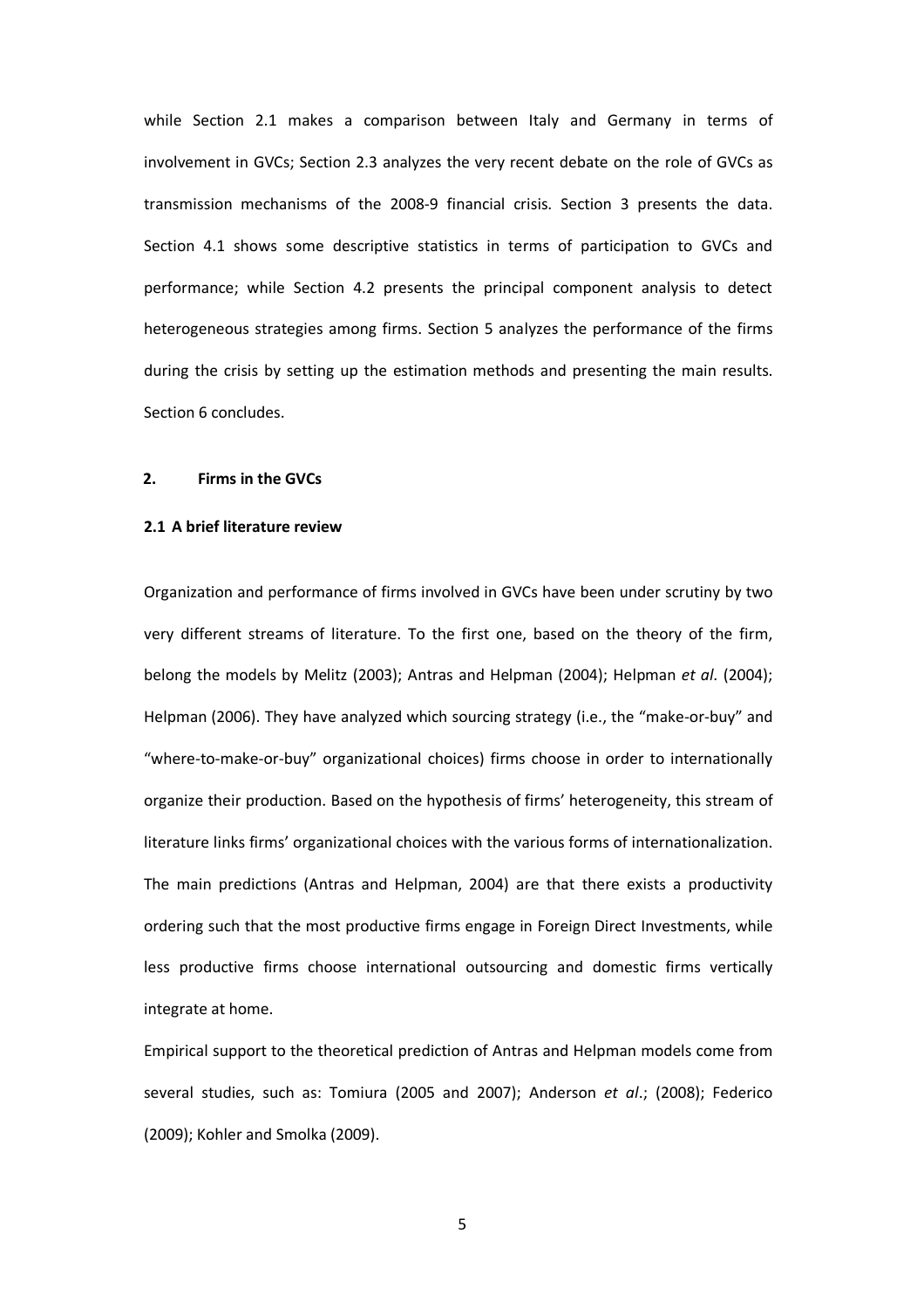In such analyses (both theoretical and empirical), the missing element is the "other side of the coin", the complementary agent of the global operation, i.e. the firm that produces as supplier to other firms rather than as manufacturer of the final product. Here we come to the other stream of the literature that has analyzed organization and performance of firms involved in GVCs, paying more attention to the role and the upgrading processes of supplier firms.

This stream of literature was initiated by Gereffi (1994) and subsequently enhanced by contributions of Gereffi and Korzeniewicz (1994), Gereffi (1999), Henderson et al. (2002) and Humphrey and Schmitz (2002). Most applications are based on clusters of firms operating in developing countries, that join the GVCs has a partial substitute for full home based industrialization processes, following a new path for industrialization. Differently from the empirical studies before reviewed, most empirical analyses, based upon the Global Value Chain Approach predictions, are made of descriptive case-studies, rather than based on econometric investigations of representative samples.<sup>1</sup>

The distinctive feature of the Global Value Chain Approach, relevant to our investigation, is essentially how participation in GVCs may affect the performance of an intermediate firm, thus enhancing the probability "to move up" the value chain. In particular, scholars focus on factors contributing to the improved firm performance or "upgrading" of firms in the GVCs. At least four distinct channels of upgrading are envisioned: (a) product innovation (increasing the ability of supplier firms to satisfy higher value added, more sophisticated products – Dolan and Humphrey, 2000; Bair and Gereffi, 2001; Bazan and Navas-Aleman, 2004; Giuliani et al., 2005 – or enlarging product lines); (b) process innovation (increasing the technical efficiency of the production process); (c) functional upgrading (improving the quality of supplier's operations along the GVCs, or moving to higher quality functions, e.g., from production to design); and (d) inter-chain upgrading

l

 $^1$  The absence of good quality firm level data (Sturgeon and Gereffi, 2009) may explain why most of such empirical analyses have been based on detailed case-studies, surveys and anecdotal evidence rather than on statistical investigations.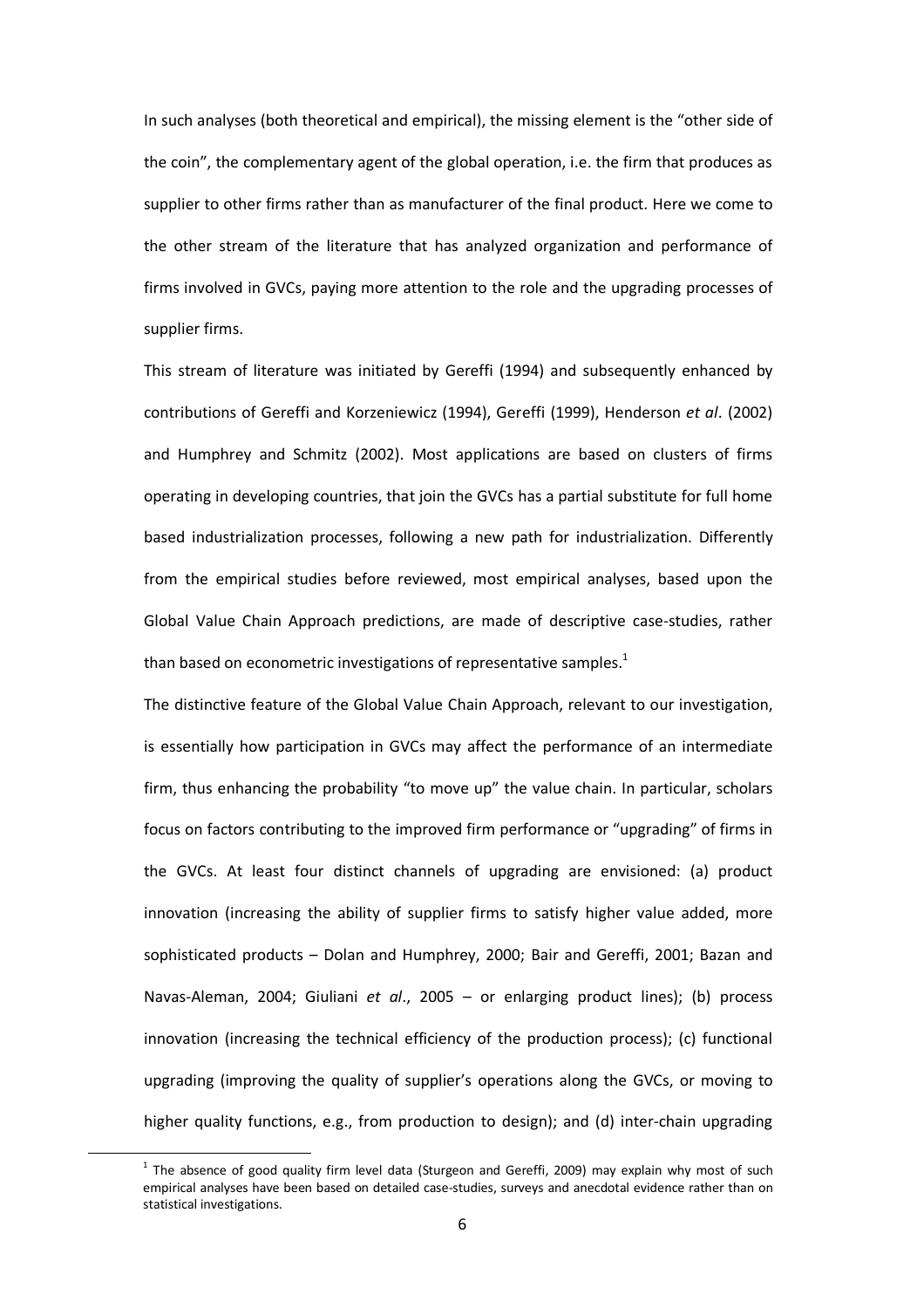(applying the competence acquired in a particular function so as to move into a new chain).

Thus, according to the Global Value Chain Approach, firms' technical and relational abilities can be determinants of suppliers' performance. In particular, the propensity to penetrate foreign markets, on the one hand, and the ability to introduce process and product innovations, on the other, are often viewed as important determinants of a firm's ability to exploit the opportunities offered by participation in GVCs.

The predictions of the Global Value Chain Approach have been tested in recent articles (Accetturo et al. 2011; Accetturo et al., 2012; Giunta et al., 2012) for the case of Italian industrial supplier firms. All found that, to some extent, suppliers able to penetrate foreign markets and to carry out innovation (organizational, product and process) exhibit labour productivity performance similar to final firms, whereas "traditional" (i.e. nonexporting and non-innovating) suppliers have lower productivity than final firms.<sup>2</sup>

### 2.2 Italian and German firms in the GVCs

l

From a static point of view, Germany and Italy are similar under many respects. Manufacturing is prominent in both countries: in 2010, in Germany equals to 25,3% of total value added and in Italy 23,3% (**Eurostat, XX**). The production structure is quite similar: family-owned German firms represent 90% of total firms, 86% in Italy (Bugamelli et al., 2012). Foreign markets penetration of manufacturing products is high in both countries: share of exports to German GDP is 39.9%, in Italy 23.4%. A starker difference is, instead, represented by the size of the firms: the average number of employees in Italian firms was 9 in 2009, while in Germany was 37.

Both countries share a great involvement in GVCs. Largely as outward processing trade, the global operation of firms started quite early in Germany (Helg and Tajoli, 2005) and accelerated around the 1990's, after the unification process, with the increasing

 $^2$  On the contrary, Kimura (2002), for Japanese firms, and Razzolini and Vannoni (2011) for Italian ones, investigating the relative performance of suppliers, have documented a profitability and productivity gap in which suppliers are disadvantaged relative to other producers.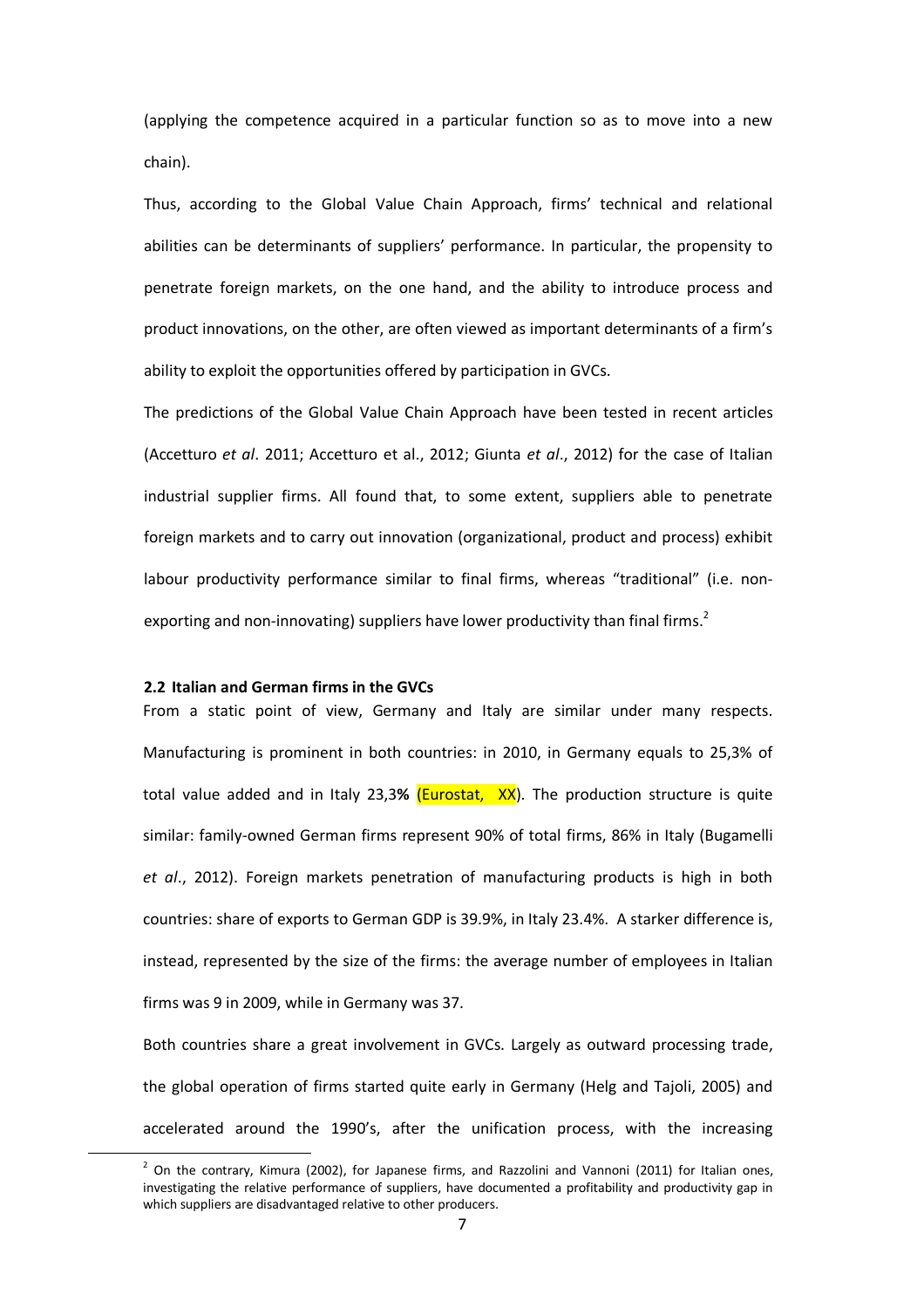commercial integration with Poland, Slovakia, Czech Republic, and Hungary. Foreign outsourcing started somewhat later in Italy (in the second half of the '90s) as a firms' reaction strategy to shocks such as stronger competitive pressure from Eastern European and Asian producers; exchange rate constraints before the introduction of the single European currency; and the development and spread of ICTs.

As underlined by Breda and Cappariello (2012), if the direct and indirect import content of the production of goods and services is taken as an indicator of international outsourcing, we will appreciate another similarity between the two countries. In 2007, such indicator was around 17% for both the Italian and the German economies: "on this basis and from a static viewpoint, also Italy could be defined as a «bazaar economy»<sup>"3</sup> (Breda and Cappariello, 2012, 133).

### 2.3 Firms in GVCs, facing the great recession

"World trade experienced a sudden, severe, and synchronized collapse in late 2008 – the sharpest in recorded history and deepest since WWII" (Baldwin, 2009). World trade in manufactures fell by about 30% between the first half of 2008 and the first half of 2009 (WTO, 2009). The fall in trade during the crisis has also been quite homogeneous across all countries: more than 90% of OECD countries have exhibited simultaneously a decline in exports and imports exceeding 10% (Martins and Araújo, 2009).

According to the recent work of several researchers, 4 GVCs had a leading role in the transmission of the shocks in the 2008-09 crisis, causing the Great Trade Collapse. Why were GCVs regarded as the main propagation of the global downturn? Which were the transmission mechanisms? The main idea is that because of the vertical specialization and links among firms, reduction of the final demand will be amplified more than it would be implied by the "standard trade channel" (Bems et al., 2010). In Yi (2009) this will happen

 $\overline{a}$ 

 $3$  The label "bazaar economy" comes from Sinn (2003), suggesting that Germany sells products that were not produced in the country.

<sup>4</sup> For a lively debate on these issues see also Voxeu http://www.voxeu.org/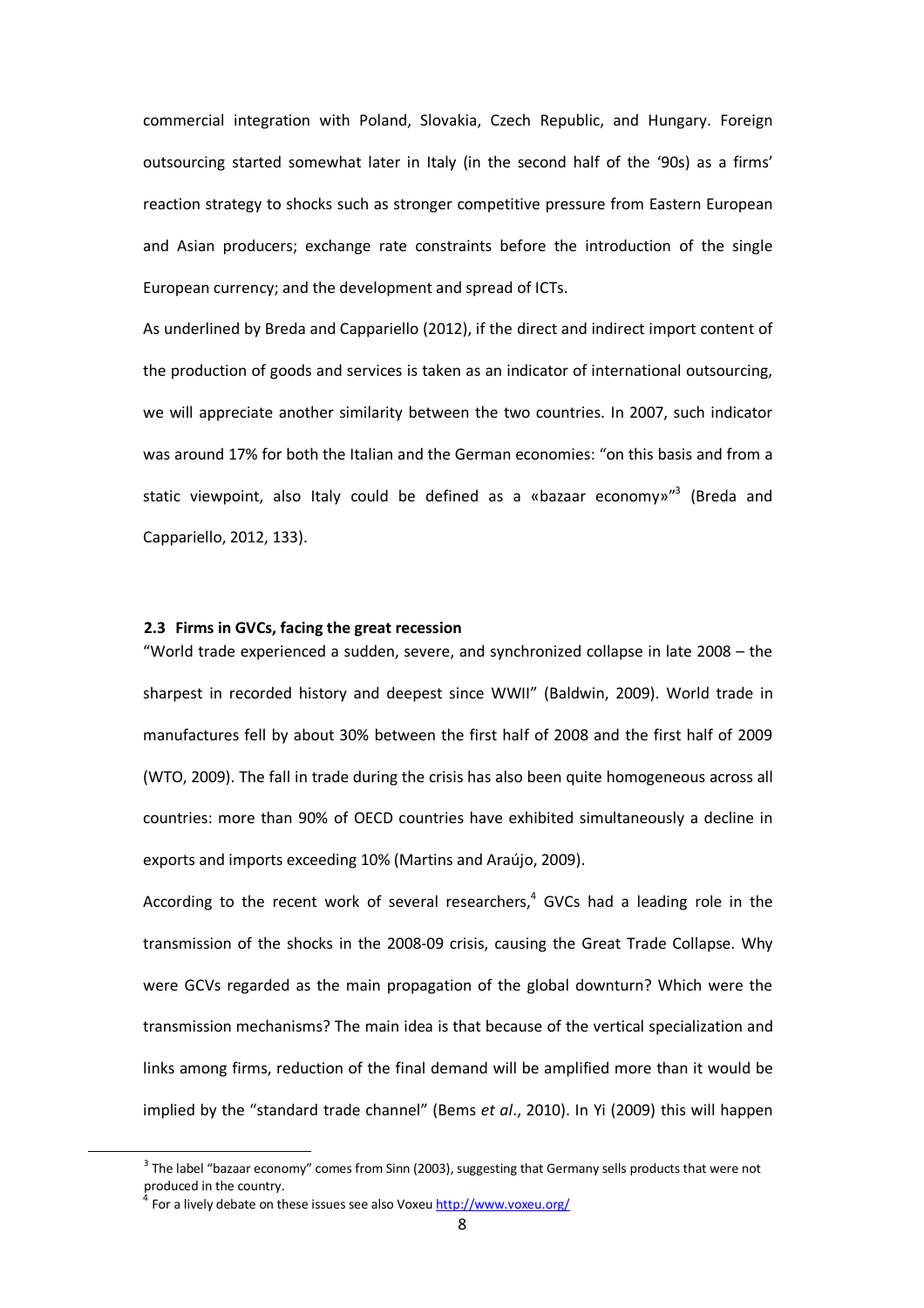because the same component might be exchanged several times (and crosses several national borders) before it is finally incorporated in the final product.

Alessandria et al. (2011) test another likely channel of transmission based on the inventory adjustments firms adopt to face the demand reduction. As a consequence of a reduction in the final demand, final firms decreased orders across GVCs firms. On the other hand, Escaith et al. (2010) agree only partially on the role played by the "inventory effect".

In the same spirit, but pursuing a somewhat different line of analysis, is the work of Altomonte et al. (2012). The latter do recognize that magnitude of the drop is caused by the exceptionally negative growth rates of both intermediates and capital goods, which are originated by the emergence of GVCs. The novelty of their approach concerns the introduction of the peculiar modes of organization of inter-firm linkages as a key factor to explain firms' different resilience during the crisis, for both imports and exports. In their analyses, based on a representative sample of French firms, they single out two organizational modes: the first one pursued by multinational firms that entail trade among related parties; while, according to the second one, the relationship between buyer and supplier is carried out by arm's length trade. They found that trade originated within hierarchies of firms (i.e. transactions among firms belonging to a group) reacted faster to the negative demand shock but also recovered faster in the following months than arm's length trade: "our explanatory hypothesis is that the internalization of activities within the boundary of a group allows for a better management of information flows coming from the bottom of the value chain so that production and inventories can be more swiftly adjusted to demand shocks" (Altomonte et al., 2012, 22).

Békés et al. (2011) shed some more light on the link between GVCs and different impacts they had on firms, highlighting that firm's positioning in GVCs do matter. On the basis of a survey over 14,000 manufacturing firms operating in Europe: Germany, France, Italy,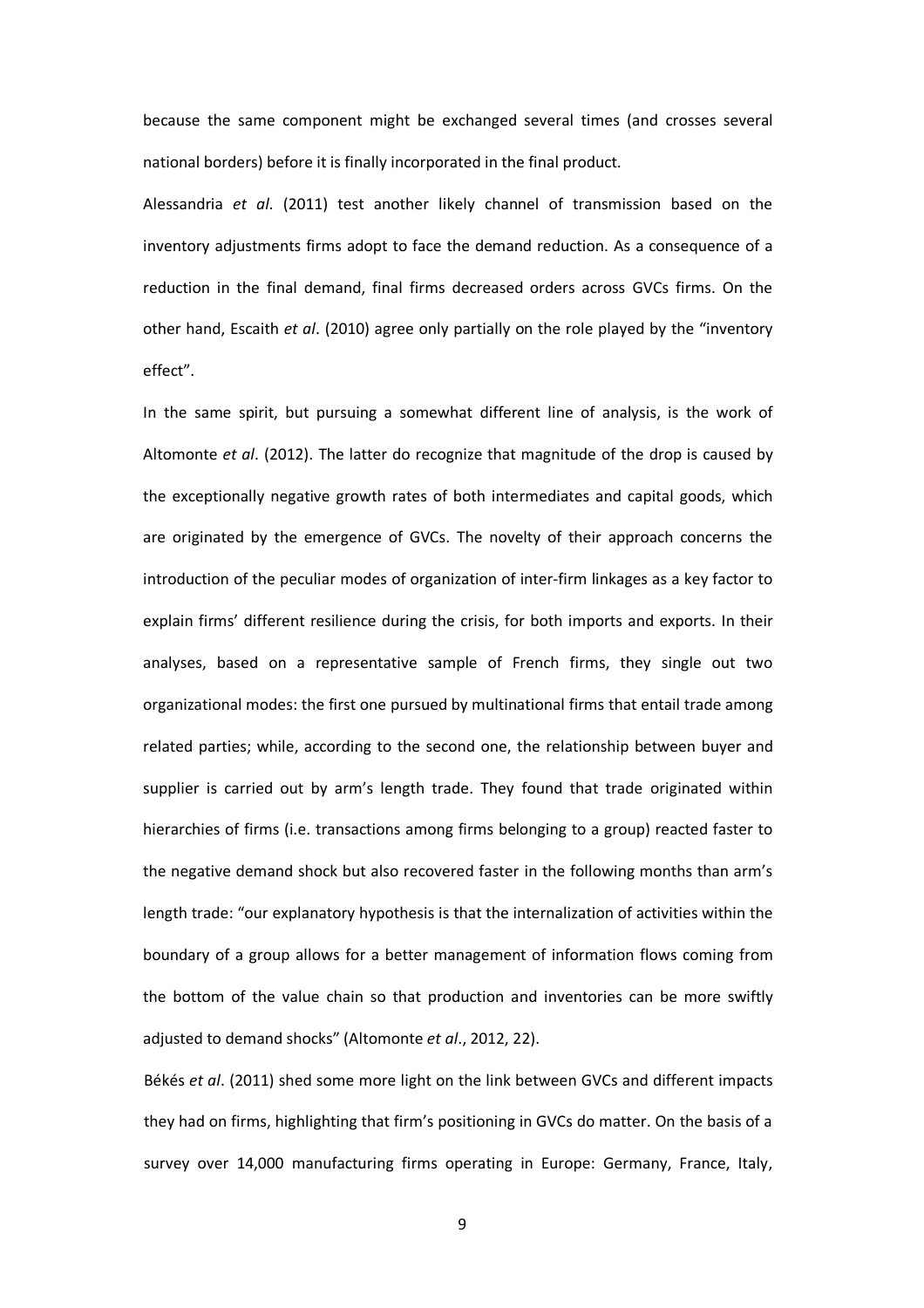Spain, Austria, Hungary, and the UK, they show that in 2009 outsourcers registered 1.8 percentage points smaller reduction in sales, while suppliers' sale contracted more.

### 3. Data

For the comparative analysis of firms in the GVCs between Germany and Italy we use the Efige survey. The data have been collected within the EFIGE project – European firms in a global economy: internal policies for external competitiveness – supported by the Research Directorate General of the European Commission. The sample includes around 3,000 firms for France, Germany, Italy and Spain, more than 2,200 firms for UK, and 500 firms for Austria and Hungary.

Sampling design follows a stratification by sector and firm size, that induces an oversampling for large firms. The sample is representative for the local population of firms, as shown by Barba Navaretti et al. (2011).

The survey questionnaire contains both qualitative and quantitative data on firms' characteristics and activities, split into six sections providing different pieces of information on: structure of the firm; workforce; investment; technological innovation and R&D; internationalisation; finance; market and pricing.<sup>5</sup> Data from the survey was then matched with balance sheet information from Amadeus (Bureau Van Dijk).<sup>6</sup>

As this paper focuses on the two major industrial economies of the Euro area, we make use of the Italian and German firm data. This should leave us with slightly less than 6,000 observations. However, the number of firms actually used in the analysis is much lower (slightly more than 3,000: 2,000 for Italy and 1,000 for Germany) due to the presence of several missing values in the balance sheet data.

Descriptive statistics are reported in table 1.

l

<sup>&</sup>lt;sup>5</sup> The questionnaire can be found at the website **www.efige.org** 

 $^6$  We consider all the manufacturing firms, food and beverages excluded, due to the countercyclical nature of these industries.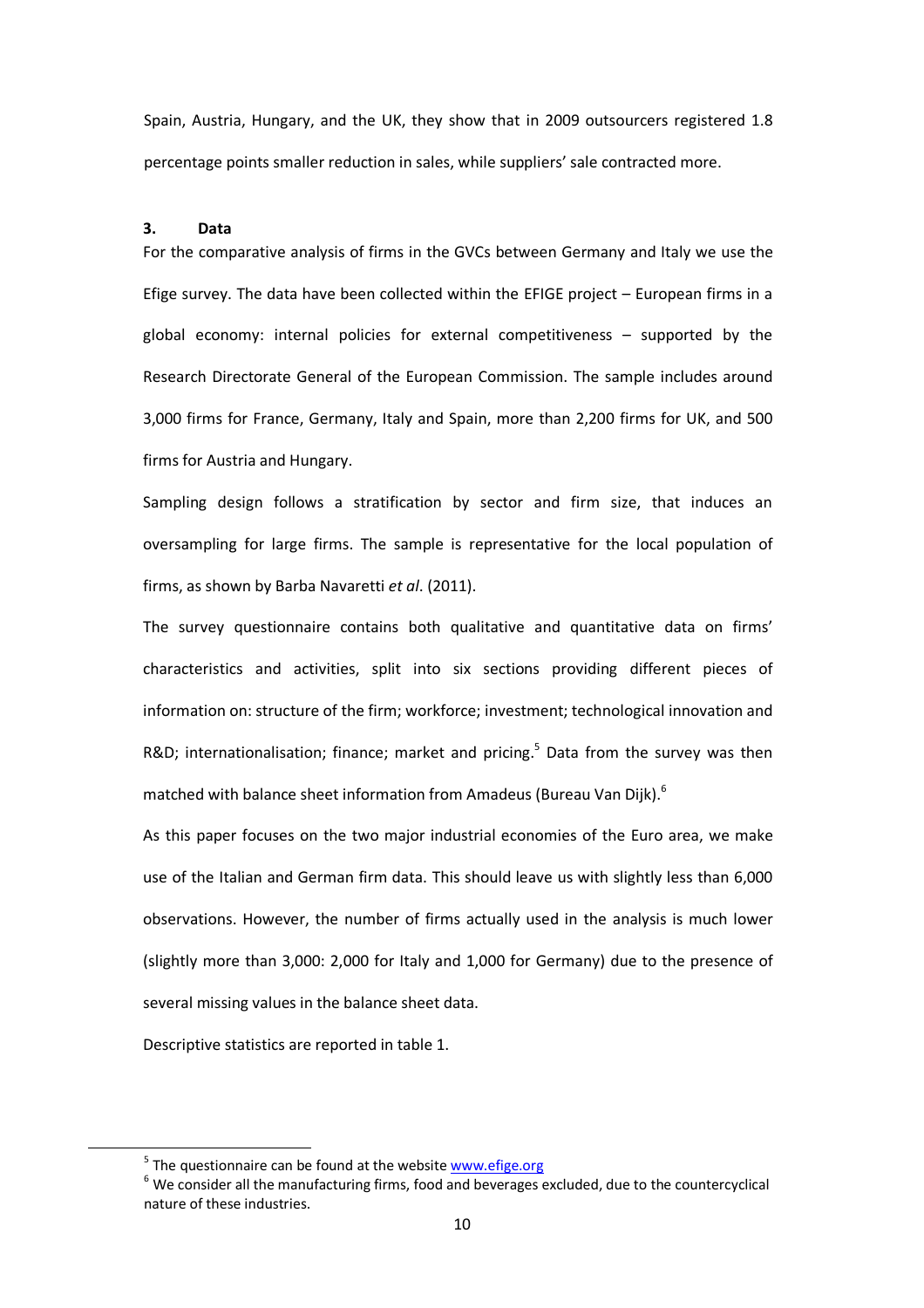We use the share of total turnover made up by sales of produced-to-order goods to other firms (Share of produced-to-order, SPTO henceforth) as a proxy for the sales of an intermediate firm in a GVC. Indeed, produced-to-order strategies allow customers to purchase products that are specific to their needs. This is likely to approximate in the best way the strict relationships that are usually established in a GVC. The higher this share, the more "intermediate" a firm, i.e. the lower its access to final consumers.

Table 1 shows that SPTO is quite large. On average, more than three-fourth of a firm's sales is made up of selling of intermediate goods to other firms. The standard deviation is also quite high and it hints at the existence of a "polarized" world in which fully intermediate firms coexist with final ones.<sup>7</sup>

### 4. Descriptive analysis

l

### 4.1 Participation to GVCs and performance

Table 2 reports the average SPTO for Italy and Germany by sector, and, for comparison, the share purchases over sales. There is a stark difference between the two countries. Italian SPTO is on average 18 percentage points higher than the German one, and it is larger for all sectors. Purchases of Italian firms also seem quite high compared with the German one, thus indicating a lower value added in the production process. All in all ,Italian firms seem more intermediate and fragmented than the German ones.

Italian firms' fragmentation is confirmed by fig. 1 that depicts the evolution between 2001 and 2008 of the median Vertical Integration Index. The Vertical Integration Index is computed as the ratio between value added and sales and it proxies the share of turnover internally produced by the firm. The higher the share, the more vertically integrated the firm. The line for Germany (solid red) is always above the one for Italy (blue dashed). This confirms the larger fragmentation of Italian firms in comparison with the German ones.

<sup>&</sup>lt;sup>7</sup> As the average number of employees is 48, the Efige dataset is, as already mentioned, representative of medium and large firms.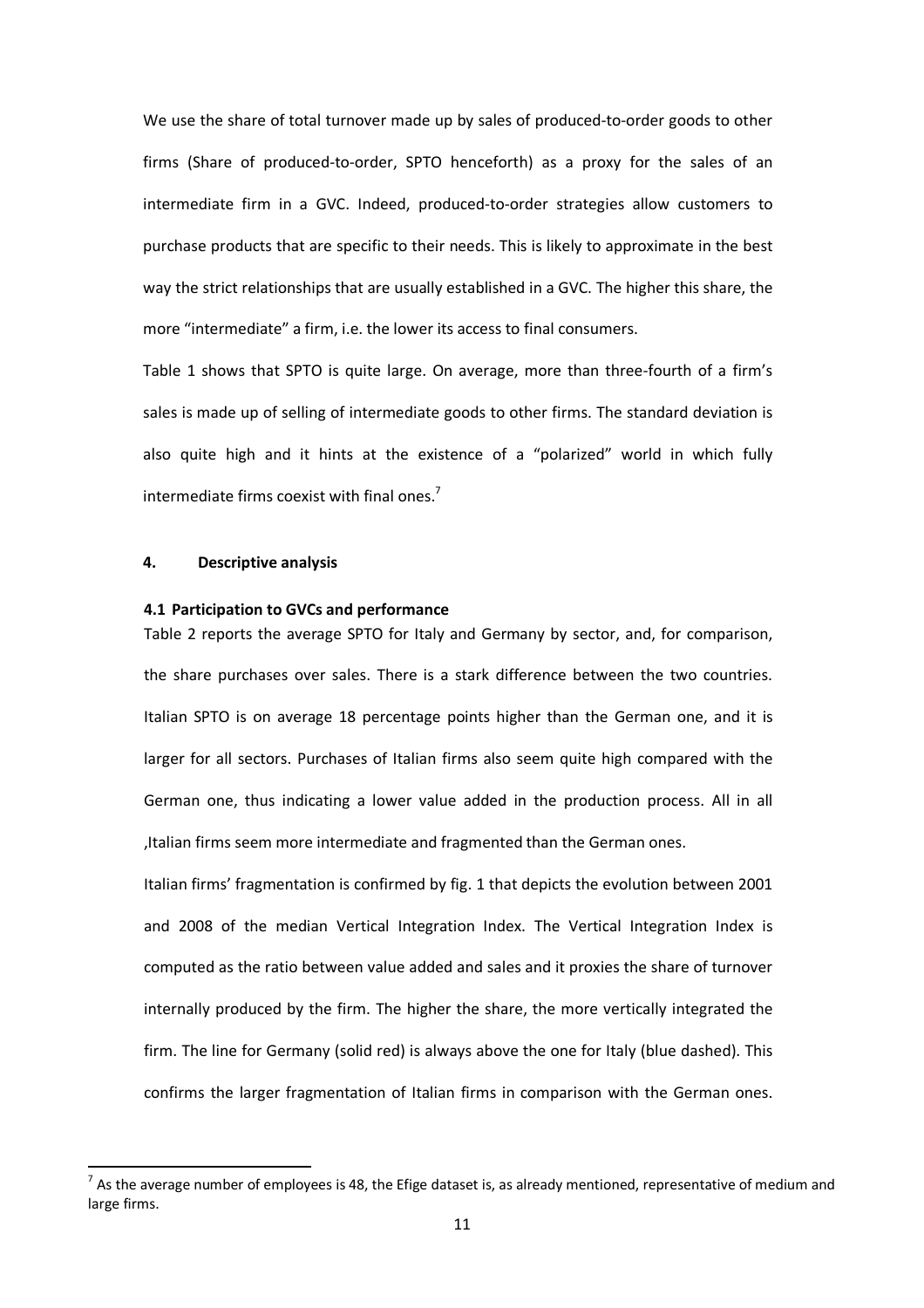However, the fact that the trend over time is decreasing for Germany also confirms the transformation of that economy into a "Bazaar economy" (Sinn, 2003).

Italy's prevalence of intermediate firms is also proved by table 3. In this table we define "intermediate" a firms with a SPTO equal to 100 per cent. Almost two-thirds of Italian firms can be defined as intermediate whereas this share is equal to 42 per cent in Germany. As in table 2, the pervasiveness of intermediate firms is confirmed in all sectors. Table 4 reports some descriptive statistics of firms' characteristics and performance. Intermediate firms in the dataset are smaller in terms of both sales and employment and less productive. In the period 2008-09, they also accumulated a larger decrease in total sales compared with final companies.

These differences are also confirmed within each country, as the ranking between final and intermediate firms is preserved. The cross-country comparison also highlights the weaknesses of the Italian productive structure and its disappointing performance in the crisis period. The gap is particularly wide in terms of employees while the labour productivity discount for Italian firms is larger for final firms. In our dataset the differential in the 2008-09 performance is also huge. $8$ 

### 4.2 Detecting heterogeneity

l

So far, the Efige dataset has confirmed a well-known fact: intermediate firms are usually "worse" than the final ones under many aspects ranging from size to productivity; moreover, during the recent crisis, they also experienced a more dramatic fall in sales. However, a recent stream of literature has highlighted the heterogeneous nature of both suppliers and final firms. Companies tend to differ from each other in terms of strategic choices to compete in the markets.

 $^8$  According to Eurostat, Industry and Trade Statistics, between 2007 and 2009, industrial production fell by 22.2 per cent in Italy and 16.9 per cent in Germany. This hints that the Efige dataset for Germany is skewed toward more successful firms.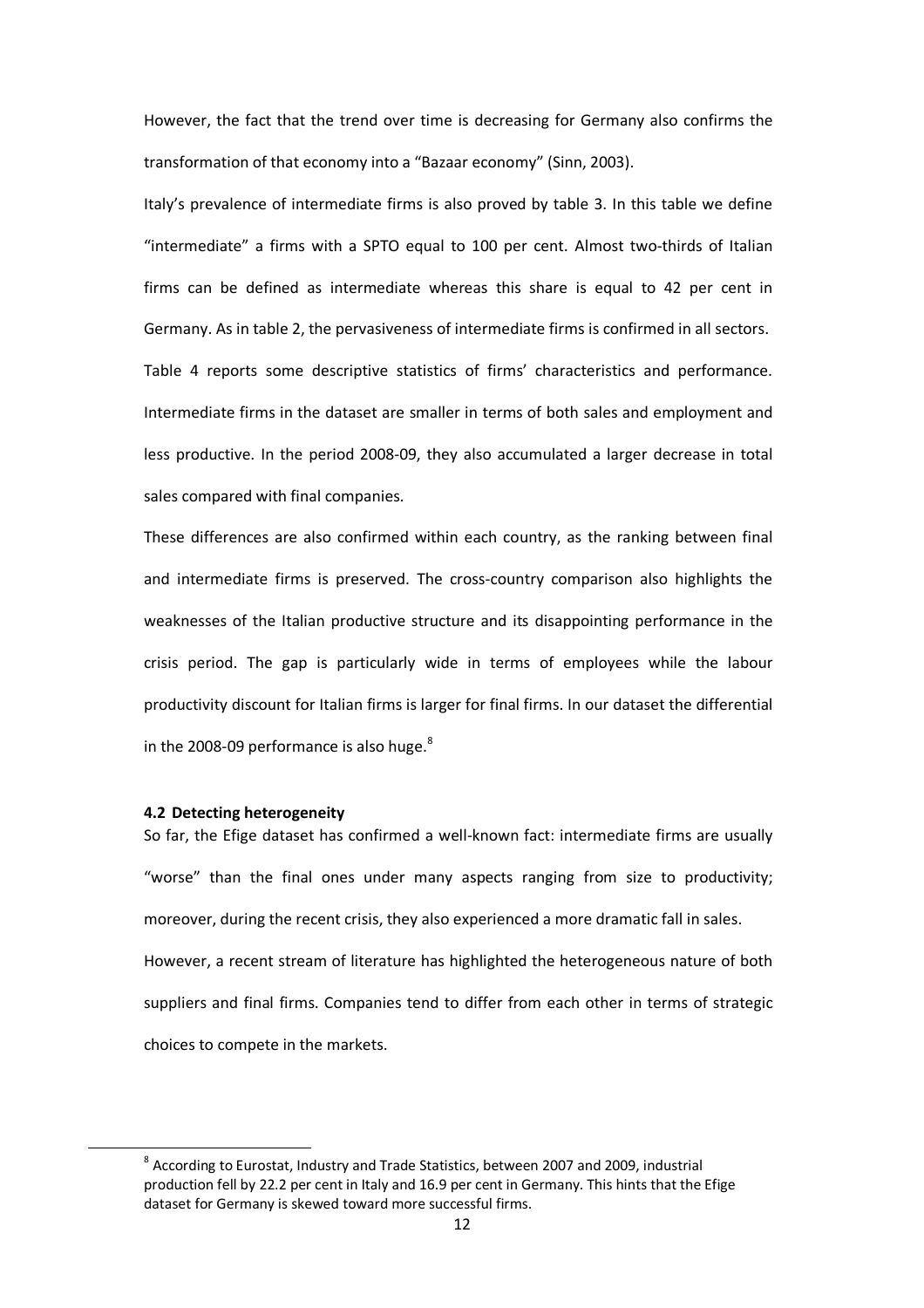In order to deduce the adopted strategies, we start by analyzing firm's choices in terms of innovation, internationalization and human capital accumulation. As most of these variables are generally highly correlated, $9$  we resort to the principal component analysis; The primary purpose of this technique is the reduction of a set of correlated covariates in some latent variables (feature reduction).

We consider the following variables:

- share of employees with a university degree;
- share of employees in training activities;
- dummy for the introduction of product innovation;
- dummy for the introduction of process innovation;
- exports share over total turnover.

l

Our components of interest are those with the eigenvalue greater than one.

Table 5 reports the factor loadings for the first two components.

The first component, that we call Innovation&Trade, is highly correlated with the actions aimed at strengthening the innovative potential (process and product innovation) and the access to foreign markets (share of exports); in other words, it denotes firms that expand the range of products and the number of served markets.

The second component, Human capital, is instead highly correlated with the share of employees with a university degree and involved in training activities. It denotes a strategy aimed at improving the quality of their products by rising the educational levels of the workforce.

Table 6 shows that intermediate firms are less involved in both Innovation&Trade and Human Capital strategies. By analyzing these characteristics according to the country of localization, interesting patters emerge.

 $9$  The relationship between skill intensity, trade and innovation is well established in the empirical literature. See Bernard and Jensen (1999) and Griliches (2000).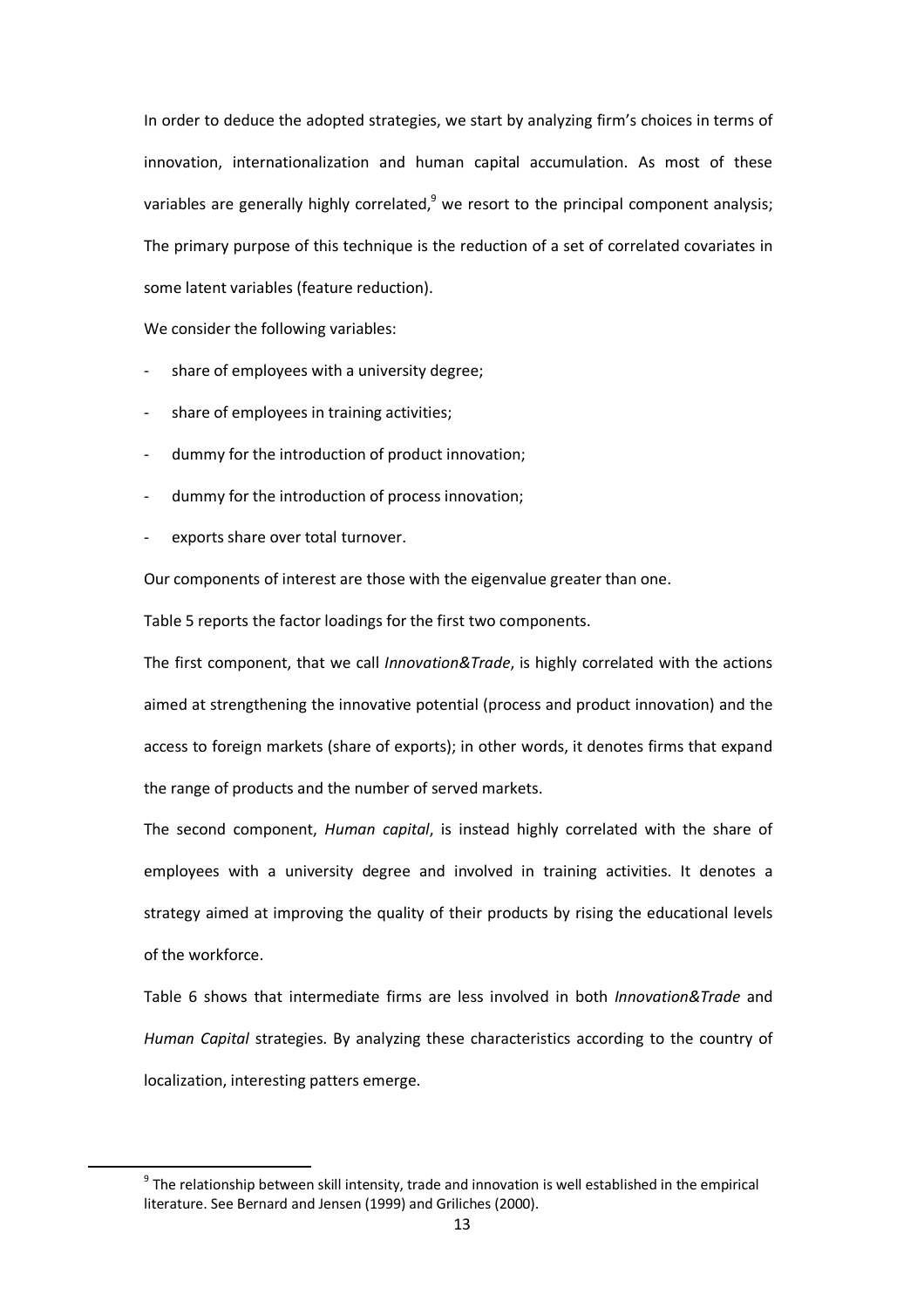The Innovation&Trade strategy in Italian and German firms is not particularly different within each group. For each type of firms, the point estimate in one country is not statistically different from the one in the other. In other words, although in each nation the ranking between final and intermediate firm is preserved, the behaviour of each kind of company is not statistically different from one country to the other.

The picture is totally different when we look at the Human Capital strategy. This is definitely more widespread in Germany than in Italy, although, even in this case, the ranking between final and intermediate is confirmed within each country.

### 5. Performance during the crisis

We now look at the relationship between firm performance and its positioning in GVCs and strategy. To do so, we estimate the following equation:

(1) 
$$
\Delta y_i = \alpha + \beta_1 SPTO_i + \beta_2 Strat_i + \beta_3 SPTO_i * Strat_i + \gamma X_i + \phi_1 D_s + \phi_2 D_c + \varepsilon_i
$$

Where  $\Delta y_i$  is the cumulated growth rate of sales between 2007 and 2009 for firm i.  $SPTO<sub>i</sub>$  is its share of produced-to-order sales.  $Strat<sub>i</sub>$  is a set of dummies of the firm's chosen strategy that emerges from the principal component analysis.  $X_i$  is a set of covariates aimed at capturing firms' heterogeneity; it includes a control for the initial (log) level of sales and the number of employees both measured in 2007.  $D_{s}$  and  $D_{c}$  are sets of, respectively, sector and country dummies.

The coefficients of interest are  $\beta_1$ ,  $\beta_2$  and  $\beta_3$ .  $\beta_1$  capture the correlation between the performance during the crisis and the firm's positioning in the GVC.  $\beta_2$  indicates the influence of firms' strategies on the dynamics of sales in the period 2008-09.  $\beta_{\scriptscriptstyle{3}}$  denotes the possible heterogeneous effects of those strategies according to the firm's position in the GVC.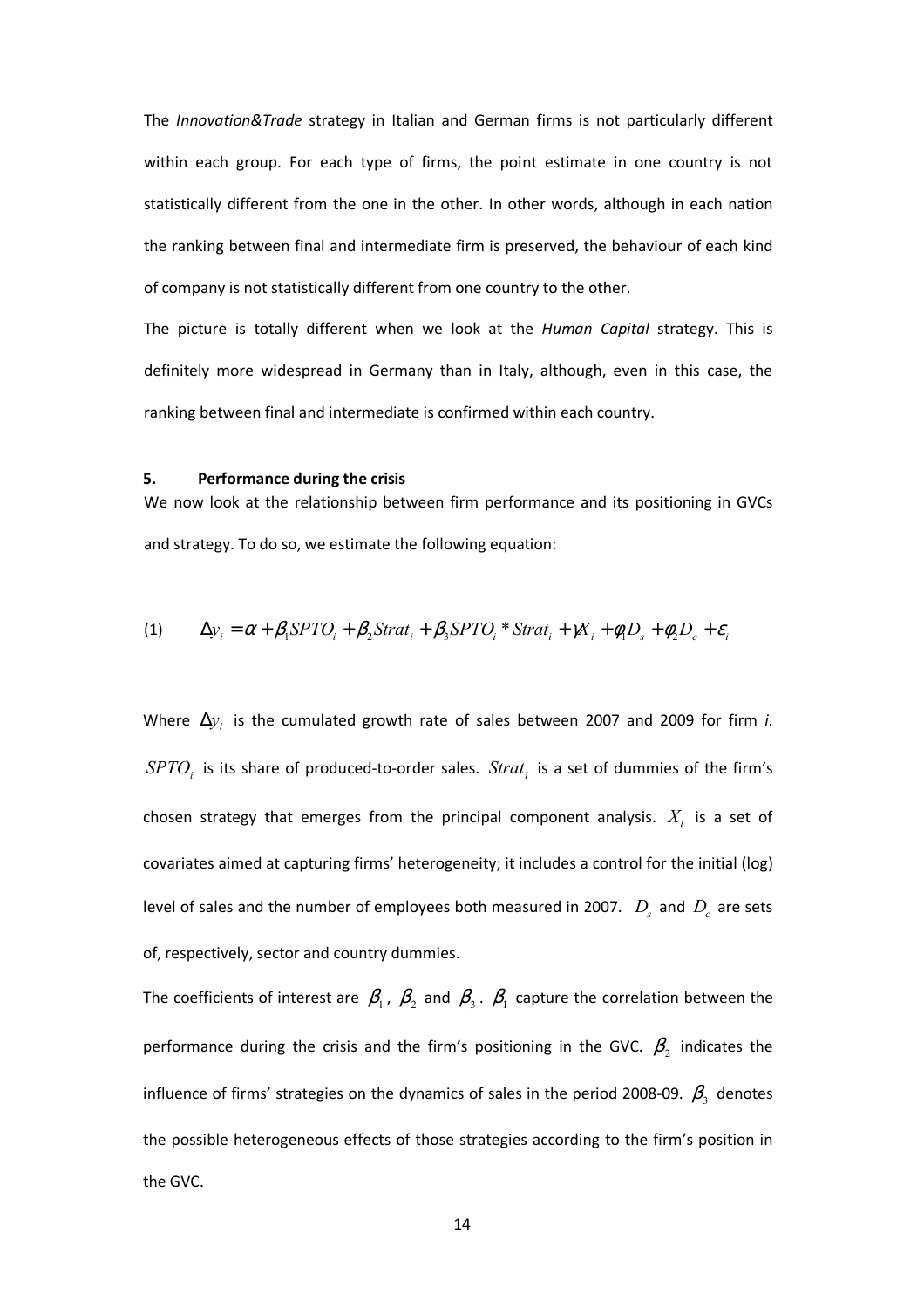Equation (1) is estimated by OLS, standard errors are robust to take into account the heteroskedasticity concerns. We also exclude from the regressions the first and the 99<sup>th</sup> percentile of the dependent variable to minimize the impact of outliers. As pointed out in the introduction, coefficients  $\beta_1$ ,  $\beta_2$  and  $\beta_3$  cannot be interpreted in causal way but, rather, as conditioned statistical associations. This is due to the presence of serious endogeneity problems: there can be a number of omitted variables (such as firm's productivity, entrepreneur's ability.) that affect both the firm's decisions (intermediate vs. final or its strategies) and its performance during a period of crisis. Unfortunately, this problem cannot be easily solved; there are not obvious instruments that correlate with companies' choices but not with its performance. For this reason, we should consider the estimates of equation (1) as multivariate stylized facts on the microeconomics of GVCs. Results are shown in table 7.

Column (1) reports a simple specification with just the SPTO variable and country and sector dummies. The coefficient of SPTO is negative and significant, thus confirming that being intermediate is associated with a negative performance during the crisis. The effect is quite small but persistent over specifications. A standard deviation increase in the SPTO (37.7 points) is associated to an additional fall in sales by 1.3 percentage points, that amounts to the 6 per cent of the average decline in turnover during the crisis (-21.9 per cent) (table 1 reports the values of the standard deviations).

Column (2) adds firm-level controls such as the initial period (log) levels of sales and employment. The coefficient for 2007 turnover is negative and significant thus showing a process of mean reversion. Larger firms (measured in employment) attenuated instead the fall in sales during the crisis. The SPTO coefficient is still negative and significant, with a point estimate quite close to the previous regression.

In column (3) we insert controls for firm strategies. Both Innovation&Trade and Human Capital are positive and significant. This implies that, controlling for sector, country, firms'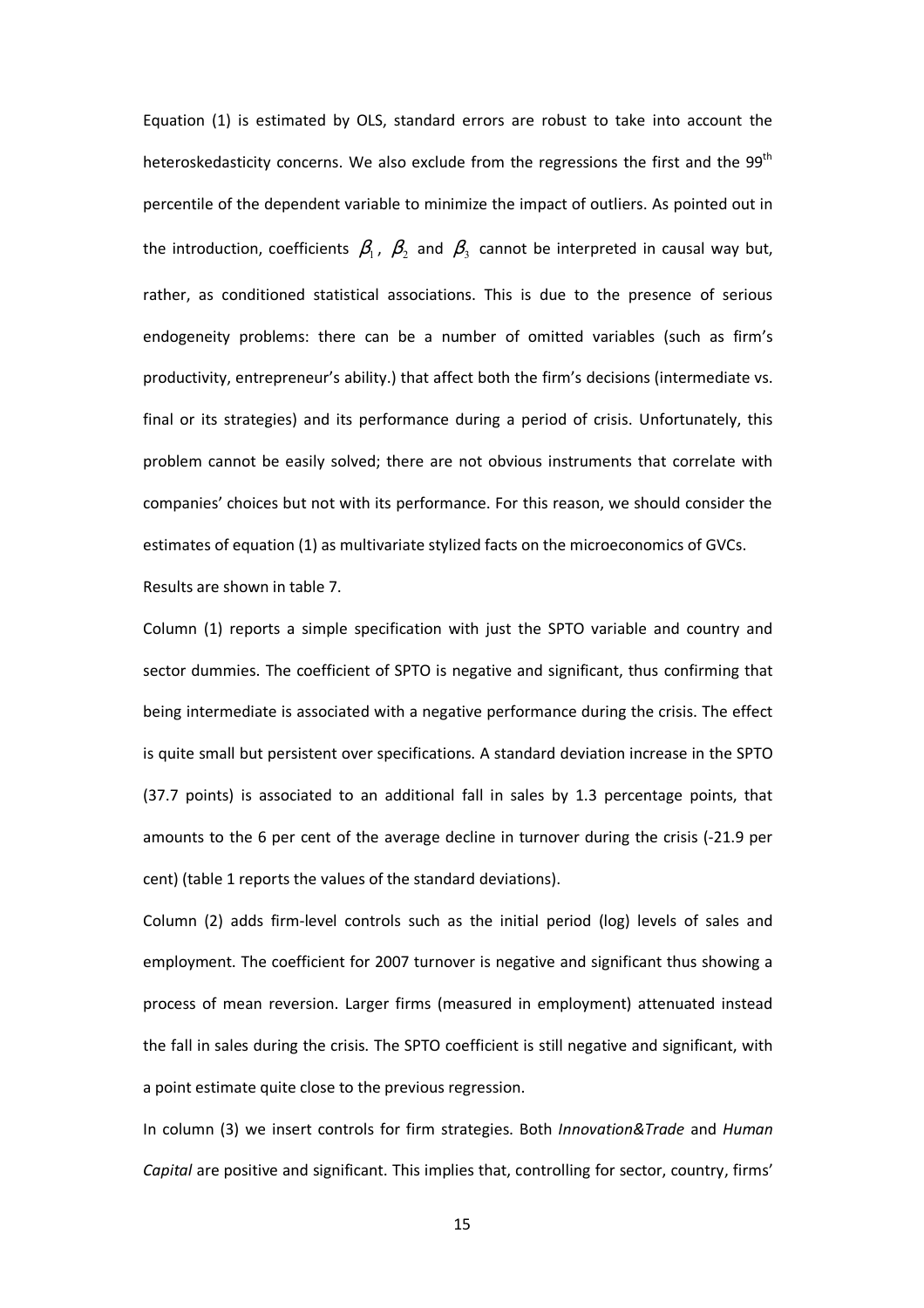characteristics and positioning in the GVC, the adoption of one of those strategies attenuates the negative effect of the crisis. In particular, a rise by standard deviation (1.0) of the Human Capital indicator increases the growth of sales by 2.2 percentage points; the same expansion for the Innovation&Trade index determines a rise by 0.9 percentage points. The smaller effect for the *Innovation&Trade* component can be rationalized by the "Trade" component of this indicator; as the crisis was originally trade-induced, exporting firms were more exposed to the severe drop in international demand, thus attenuating the possible positive effects of such strategy.

In column (4) we investigate the hypothesis that firm strategies can have different effects according to the positioning in the GVC. This is done by interacting *Innovation&Trade* and Human Capital variables with SPTO. Results show that while the Human Capital coefficient is still positive and significant, its interaction with SPTO is not statistically different from zero; this implies that this strategy has the same positive effect on both final and intermediate firms.

The positive average effect of the Innovation&Trade strategy (column 3) hides instead a huge heterogeneity between final and intermediate firms as the latter benefit much more from this strategy than the former.

Before interpreting this result, it is interesting to understand the real magnitudes of these coefficients by some back-of-the-envelope calculations. Consider a representative firm with sales and employment equal to the mean and belonging to the textile industry; if its SPTO is equal to zero (a final firm) and its Innovation&Trade indicator is at the  $25^{th}$ percentile of the distribution (-0.925), its expected growth in the crisis period is 2.0 per cent; if the same firm were at the  $75<sup>th</sup>$  percentile of the *Innovation&Trade* index its expected growth would be negative (-2.1 per cent). Consider now the same exercise for a fully intermediate firm (SPTO=100) with the same characteristics. The expected growth if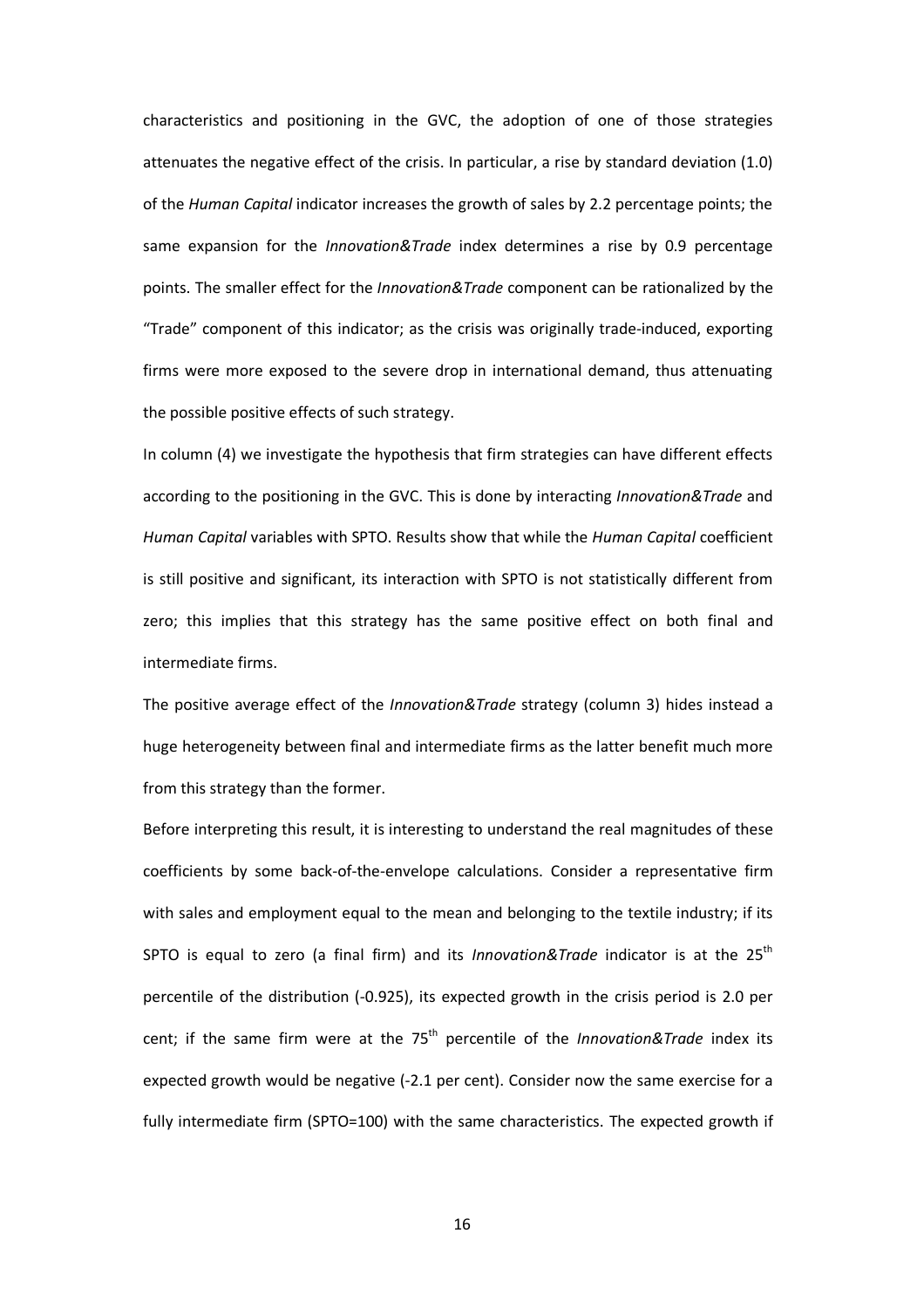Innovation&Trade indicator is at the  $25<sup>th</sup>$  percentile is -5.4 per cent; the one for a firm at the  $75<sup>th</sup>$  percentile is -2.0 per cent.

This suggests that an *Innovation&Trade* strategy attenuates, for the intermediate firms, the negative effects of being exposed to a major international demand contraction. This can be rationalized by the fact that innovative intermediate firms may more likely establish longer term relationships in the GVCs, due to the higher quality of their products.

# 5.1 Do GVCs explain the Italy-Germany performance gap?

We finally analyze whether the positioning within a GVC and the firm strategies may help to explain the Italy-Germany performance gap. As clearly shown in table 4, during the 2008-09 crisis Italian and German firms in the Efige dataset presented divergent dynamics in terms of sales.

The Italian structural problems are well known (see Brandolini and Bugamelli, 2009, for a comprehensive review) and they range from the small size of the firms to backward labour market institutions and include inefficiencies of public administration as well as rigidities in the service markets.

In the descriptive statistics of the paper, we have also shown how Italian industry is characterized by a very large number of fully intermediate firms that performed very badly during the crisis.

In this section, we try to understand whether the high number of intermediate firms in Italy did contributed to this relevant performance gap. To do so, fig. 2 reports the absolute value of the dummy Italy across several specifications. As the dummy is always negative, the higher the bar, the worse the performance of Italian firms.

The first bar (No controls) is the simple difference in mean between Italian and German firms' sales in the period 2008-09, that is quite huge (22.5 percentage points).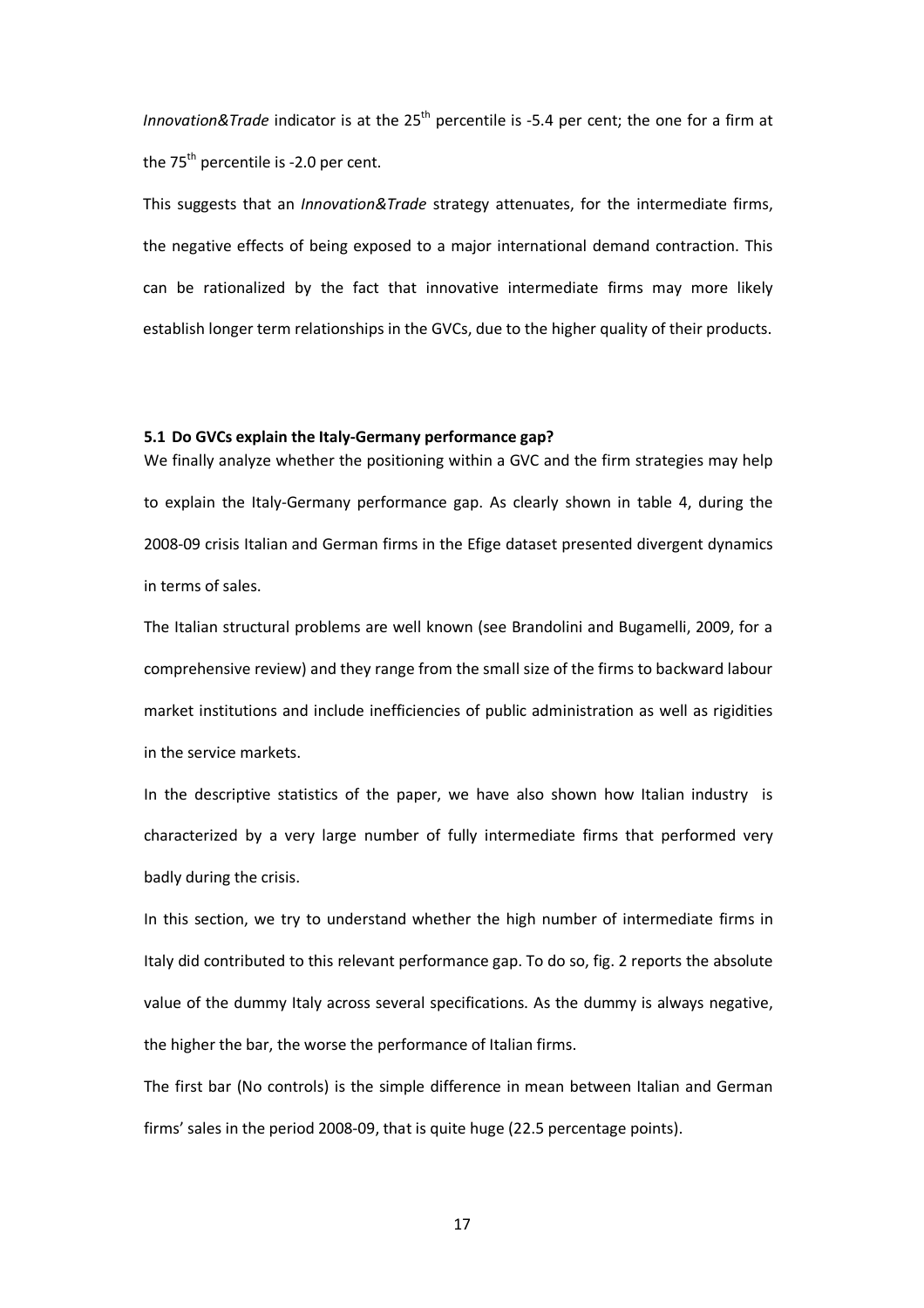In the second bar (Sectors), we report the modulus of the dummy Italy when we add controls for industries. This is aimed at taking into account composition effects due to the different sectoral specializations. The dummy Italy is basically unchanged, thus confirming that the Italian structural problems are only weakly related to the industry composition. In the third bar (firm characteristics), we add covariates at firm level (initial employment and sales) in order to capture microeconomic differences in terms of size and productivity. In this case, the dummy Italy registers a drop; this implies that the Italian endowment of small and less productive firms had a negative effect on the average national performance during the crisis.

In the fourth and the fifth bars we include controls for, respectively, position in the GVC (SPTO) and strategies interacted with SPTO. In both cases, the bars register a fall thus confirming that the position in GVCs and firms' choices have a relevant role in shaping a country's performance.

The comparison between columns (3) and (5) shows that GVCs and firms' strategies accounted for 2.2 percentage points. As the overall difference in performance is 22.5 percentage points, this implies that these features account for almost 10 per cent of the total difference between German and Italian firms. This is not a small number, considering that this kind of explanation of the Italy-Germany gap has been overlooked by analysts and policy makers.

#### 6. Concluding remarks

According to recent papers (Alessandria et al., 2011; Altomonte et al., 2012; Baldwin, 2009; Bekes et al., 2011, Bems et al., 2010; Yi , 2009), GVCs have been one of the main transmission mechanisms of the Great Trade Collapse that severely and simultaneously hit all OECD countries in 2009, thus amplifying the national fluctuations of demand for final goods.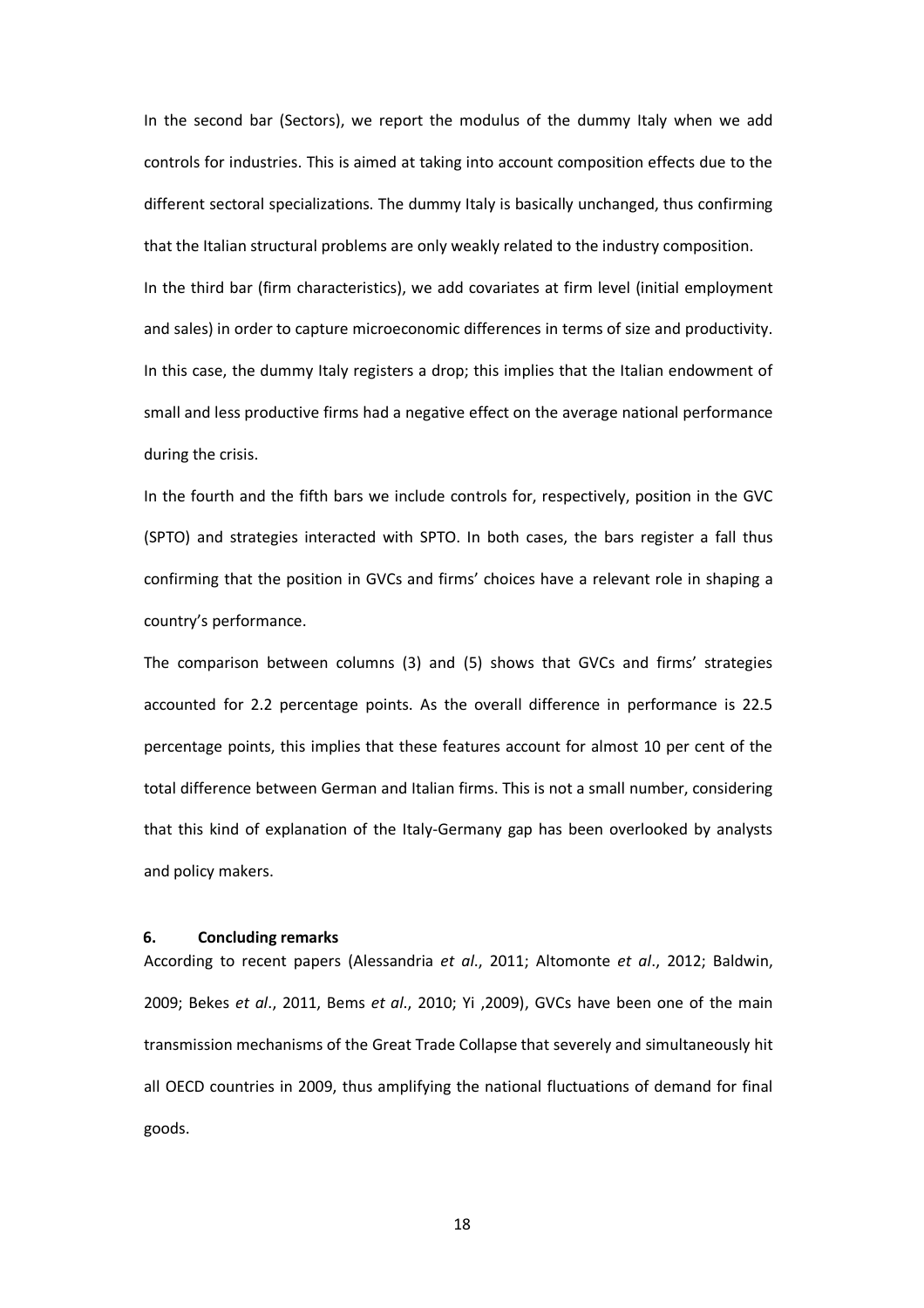The aim of this paper is to contribute to this recent debate by looking at the impact of the crisis on firms' performance. To the best of our knowledge, this is one of the few papers that investigates the micro impact of the crisis on firms involved in GVCs.

Our research hypothesis is that firms' positioning along the GVCs – whether intermediate or final firms - as well as some firms' strategies –to increase the level of human capital; innovation propensity and foreign markets penetration- play a significant role in their performance in 2008-09. We compare German and Italian industrial firms; these two countries provide to be an interesting area of application as:  $i$ ) they are both highly industrialized countries and leaders in Europe manufacturing exports; *ii*) industrial firms of both countries are substantially involved in and affected by globalization; *iii*) a large share of firms (higher in the Italian industry) work exclusively as intermediate firms , a key factor in our analyses to explain heterogeneous resilience to the crisis.

In our analyses we use the Efige dataset, a unique database that contains both qualitative and quantitative data on firms' characteristics and activities; the data have been matched with balance sheet information from Amadeus (Bureau Van Dijk).

Our descriptive analysis shows that, within each country, intermediate firms are smaller than final ones (in terms of both sales and employment) and less productive. In the 2008- 09 period, they also accumulated a larger decrease in total sales compared with final companies. As shown by Altomonte et al. (2012), the result is somewhat expected as the impacts of a shock on final demand are amplified for firms participating in GVCs which are located further from the final customer: "when global demand fell towards the end of 2008 – in parallel with heightened financial uncertainty – upstream firms were able to satisfy lower demand mostly by drawing from the large inventories they were holding. This however caused orders across global value chains to decrease substantially and more than proportionally with respect to the initial downstream drop in demand, but in line with lower future expectations" (Altomonte et al., 2012)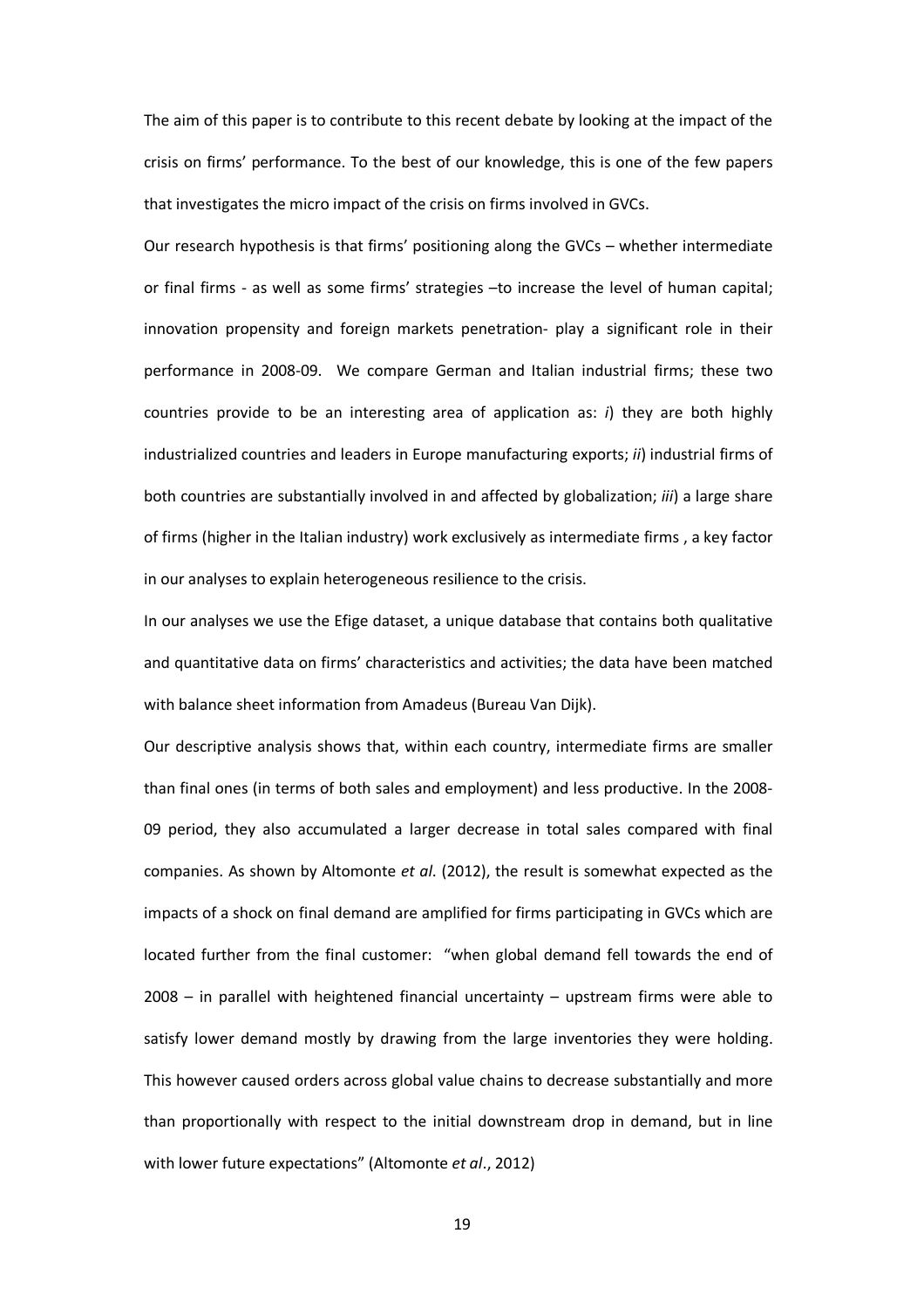The cross-country analysis shows that, in comparison with German firms, a higher percentage of Italian industrial firms are fully intermediate (they sell 100% of their turnover to other firms); moreover, the differential in performance in 2008-09 is quite remarkable, as the Italian intermediate firms decreased their turnover by 30% versus a 7% fall of sales of German intermediate firms.

The aggregate figures may mask firms' heterogeneous resilience to the crisis. In order to dissect such heterogeneity, we carry out a principal component analysis, that distinguishes among two main firms' strategies, respectively labeled "Innovation and Trade" and "Human Capital". The results shed some more light on the differences between Italian and German firms, the latter being significantly more involved in a strategy aimed at raising the educational levels and training of the workforce.

The main results of our regressions confirm the findings of the descriptive analysis: being an intermediate firm is generally associated with a more severe contraction of sales during the 2008-09 crisis. However, heterogeneity among firms matters. The contraction of turnover for final firms with previously pursued a strategy of increasing the human capital level was smaller; on the other hand, innovative intermediate firms also experienced a slighter reduction of turnover. Finally, the cross-country comparison shows how the wellknown weaknesses of the Italian industry in terms of average firms' size and strategies severely undermine a successful participation in the GVCs, thus casting a shadow over Italy's role in the current and future international division of labour as Italy risks to become a "factory country", to use Baldwin (2011) taxonomy. On the contrary, the higher share of final firms, the larger firms' size, the higher firms' labour productivity partly explain German firms' capacity to face the crisis and to fastly recover.

While some limitations in the methodology of this paper have to be addressed in our future research agenda, the correlation we found between firms' positioning in the GVCs,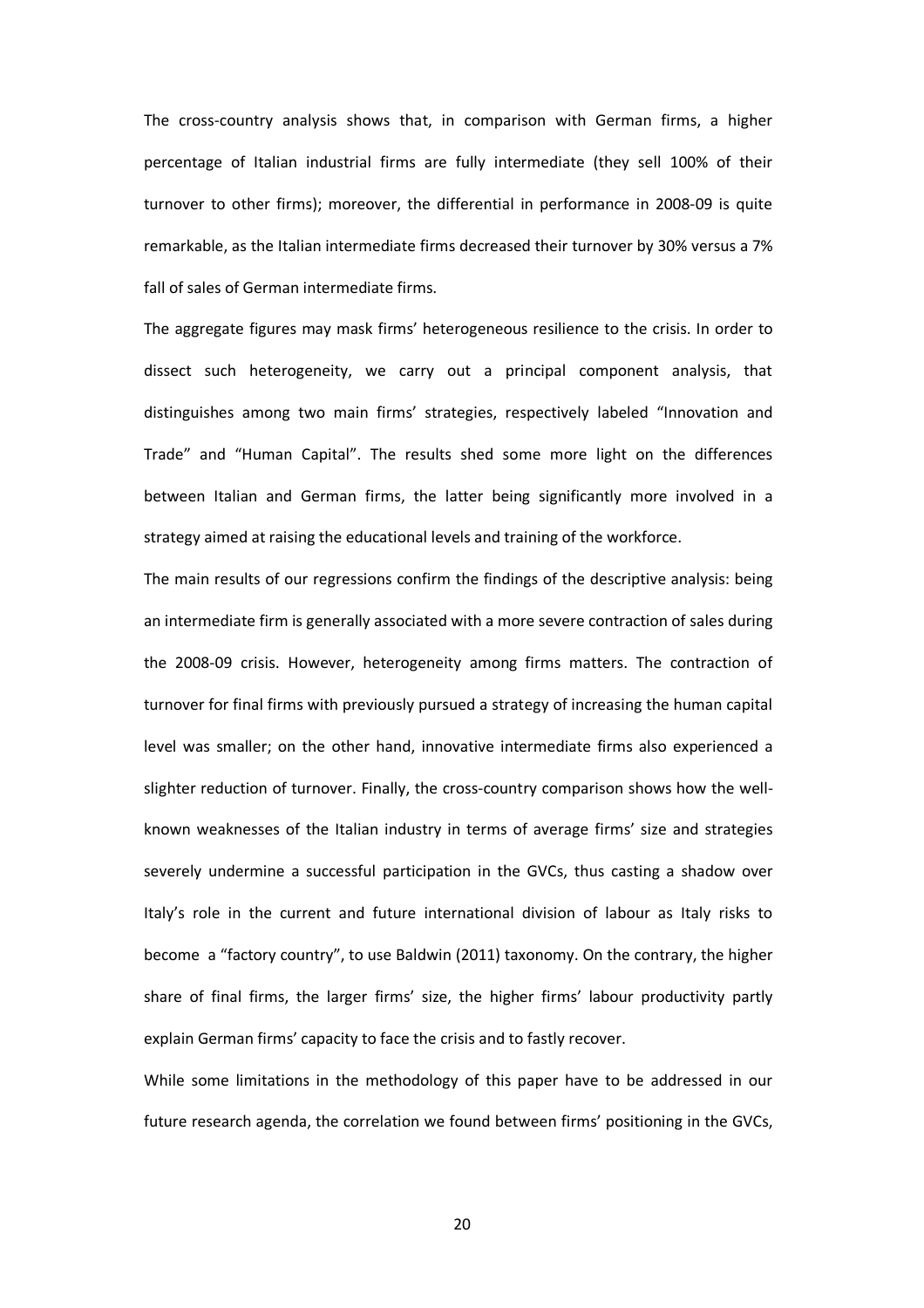their strategy and the ability to face the crisis have relevant implications, that seem, so far, overlooked by policy makers.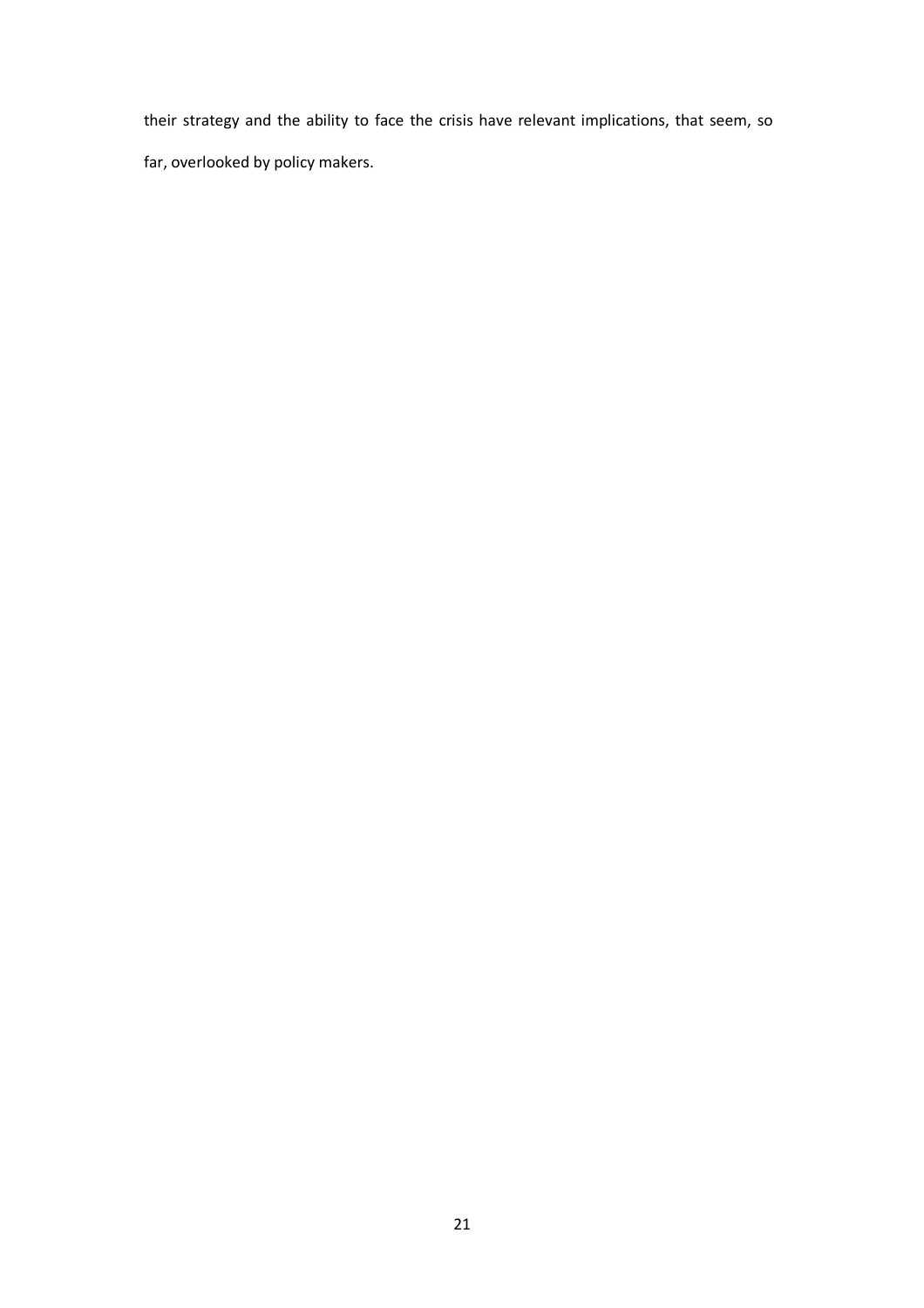## References

Accetturo A., Giunta A. and Rossi S. (2011), Le imprese italiane tra crisi e nuova globalizzazione, L'Industria, 1, 145-164, also available in Questioni di Economia e Finanza, n. Solomo and the set of the Banca and the d'Italia, and the set of the set of the set of the set of the set o Rome,http://www.bancaditalia.it/pubblicazioni/econo/quest\_ecofin\_2/QF\_86/QEF\_86.pd f

Accetturo A., Giunta A. and Rossi S. (2012), Being in a Global Value Chain: Hell or Heaven?, Voxeu, 15 Dicember

Alessandria G, Kaboski J.P. and Midrigan V. (2011) US Trade and Inventory Dynamics, American Economic Review, vol. 101(3), pages 303-07, May.

Altomonte C., Di Mauro F., Ottaviano G., Rungi A., Vicard V. (2012), Global Value Chains During the Great Trade Collapse. A Bullwhip Effect? European Central Bank, Working Paper Series, n. 1412

Andersson,M.,. Lööf H and Johansson S., (2008) Productivity and International Trade: Firm Level Evidence from a Small Open Economy, Review of World Economics 144 (4), 774-801

Antras P., Helpman E. (2004), Global Sourcing, Journal of Political Economy, 112, 552-580

Bair J. and Gereffi G. (2001), Local Clusters in Global Chains: the Causes and Consequences of Export Dynamism in Torreon's Blue Jeans Industry, World Development, 29, 1885-1903

Baldwin R. (2011), Trade and Industrialisation After Globalisation's 2nd Unbudling: How Building and Joining a Supply Chain Are Different and Why It Matters. Working Paper 17716, NBER Working Paper Series

Baldwin, R. (ed.) (2009), The Great Trade Collapse: Causes, Consequences and Prospects, VoxEU.org

Barba Navaretti G., Bugamelli M., Schivardi F., Altomonte C., Horgos D.and Maggioni D. (2011) The Global Operations of European firms. The Second EFIGE PolicyRreport, BRUEGEL BLUEPRINT SERIES, Volume XII

Bazan L., Navas-Aleman L. (2004), The Underground Revolution in the Sinos Valley: a Comparison of Upgrading in Global and National Value-Chains, in Schmitz H. (ed.), Local Enterprises in the Global Economy: Issues of Governance and Upgrading. Cheltenham, Edward Elgar

Békés, G, Halpern L., Koren M., Muraközy B. (2011), Still Standing: How European Firms Weathered the Crisis, The third EFIGE policy report", Bruegel, 22 December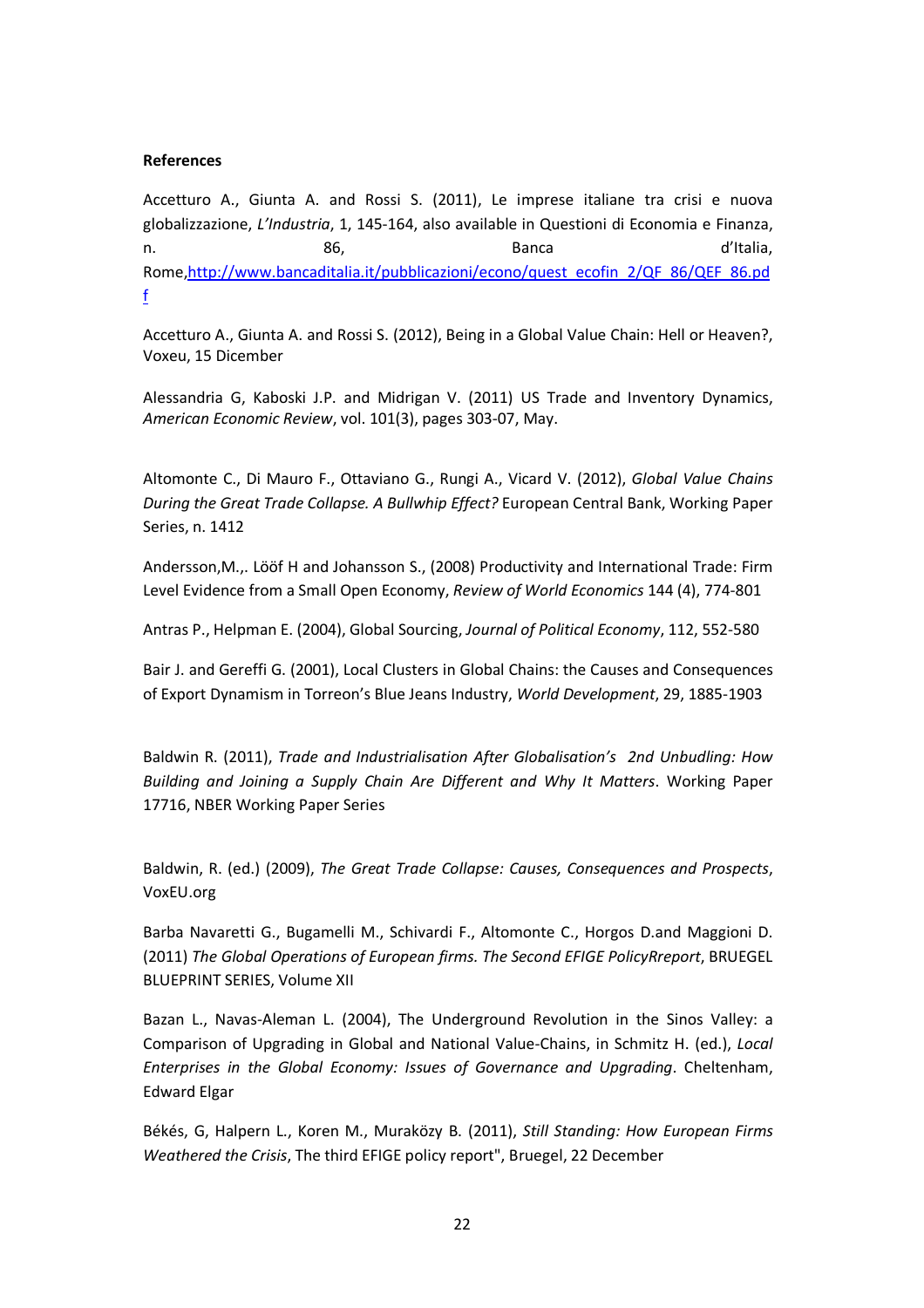Bems, R., Johnson R.C., Yi K-M. (2010) The Role of Vertical Linkages in the Propagation of the Global Downturn of 2008, Federal Reserve Bank of Philadelphia, January 18 (to be completed)

Bernard and Jensen (1999), Exceptional Exporter Performance: Cause, Effect, or Both?" Journal of International Economics, 47, 1-25.

Brandolini A.. M. Bugamelli (2009), Rapporto sulle tendenze del sistema produttivo italiano, Quaderni di Economia e Finanza n. 45, Bank of Italy, Rome.

Breda E., Cappariello R., (2012) A Tale of Two Bazaar Economies: An Input-Output Analysis of Germany and Italy, Economia e Politica Industriale, vol. 39 (2), 111-137

Bugamelli M., Cannari L., Lotti F. and Magri S., (2012) Il gap innovativo del sistema produttivo italiano: radici e possibili rimedi, Questioni di Economia e Finanza, n. 121, Bank of Italy, Rome

Dolan C. and Humphrey J. (2000), Governance and Trade in Fresh Vegetables: the Impact of UK Supermarkets on the African Horticulture Industry, Journal of Development Studies, 37, 147-176

Feenstra R. (1998), Integration of Trade and Disintegration of Production in the Global Economy, Journal of Economic Perspectives, 12, 31-50

Federico, S. (2009 Online Publication Data: 2009/12/10),Outsourcing Versus Integration at Home or Abroad and Firm heterogeneity', Empirica (DOI?)

Gereffi G. (1999), International Trade and Industrial Upgrading in the Apparel Commodity Chain, Journal of International Economics, 48, 37-70

Gereffi, G. (1994), The Organization of Buyer-Driven Global Commodity Chains: How U.S. Retailers Shape Overseas Production Networks, in Gereffi G., Korzeniewicz M. (eds.), Commodity Chains and Global Capitalism, Westport, Connecticut, Praeger

Gereffi G., Korzeniewicz M. (eds.) (1994), Commodity Chains and Global Capitalism. Westport, Connecticut, Praeger

Giuliani E., Pietrobelli C. and Rabellotti R. (2005), Upgrading in Global Value Chains: Lessons from Latin American Clusters, World Development, 33, 549-573

Giunta A., Nifo A., Scalera D., (2012)"Subcontracting in Italian Industry. Labour Division, Firm Growth and the North-South Divide", Regional Studies, vol. 46, 8, 1067 – 1083.

Griliches, Z. (2000). R & D, education, and productivity. Loeb classical library. Harvard University Press.

Escaith H., Lindenberg N. and Miroudot S., (2010) International Supply Chains and Trade Elasticity In Times of Global Crisis, World Trade Organization (Economic Research and Statistics Division) Staff Working Paper ERSD-2010-08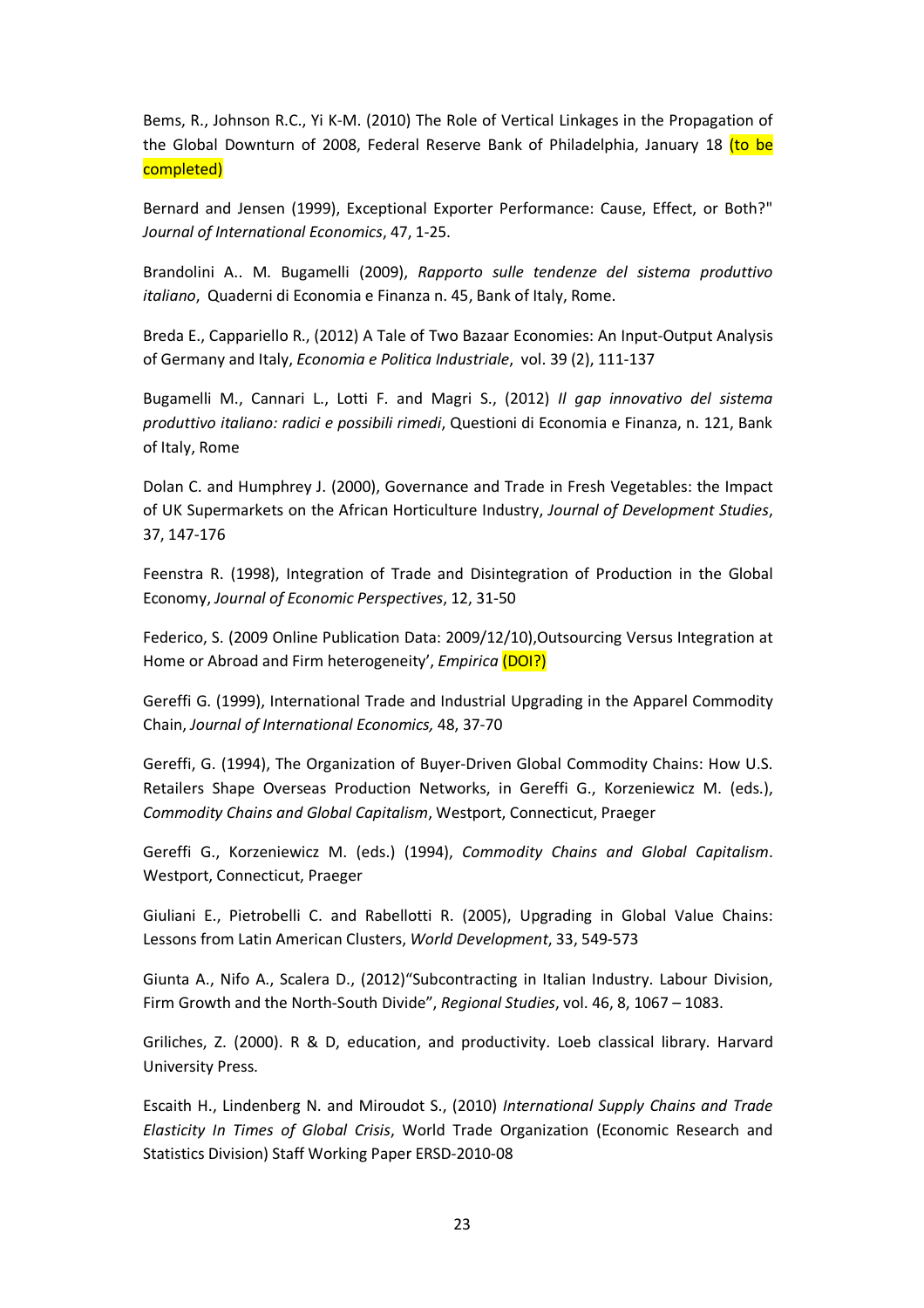Helg R., Tajoli L., (2005), Patterns of International Fragmentation of Production and the Relative Demand for Labor, North American Journal of Economics and Finance 16, 233–254

Helpman, E. (2006.) Trade, FDI, and the Organization of Firms, Journal of Economic Literature, vol. 44(3), 589-630, September

Helpman E., Melitz M.J. and Yeaple S.R. (2004), Export versus FDI with Heterogeneous Firms, American Economic Review, 94, 300-316

Henderson J., Dicken P., Hess M., Coe N. and Yeung H.W. (2002), Global Production Networks and the Analysis of Economic Development, Review of International Political Economy, 9, 436-64

Humphrey J. and Schmitz H. (2002), How Does Insertion in Global Value Chains Affect Upgrading in Industrial Clusters? Regional Studies, 36, 1017-1027

Kimura F. (2002), Subcontracting and the Performance of Small and Medium firms in Japan, Small Business Economics, 18, 163-175

Kohler, W. Smolka M. (2009), Global Sourcing Decisions and Firm Productivity: Evidence fromSpain, CESifo Working Paper No. 2903

Martins J.O., Araújo S. (2009), The Great Syncronization: the Trade Crisis of 2008-09, 8 Jul, Voxeu.org.

Melitz M. (2003), The Impact of Trade on Intra-Industry Reallocations and Aggregate Industry Productivity, Econometrica, 71, 1695-1725

Miroudot, S. and Ragoussis, A. (2009) Vertical Trade, Trade Costs and FDI, OECD Trade Policy Working Papers 89, OECD, Trade Directorate

Razzolini T. and Vannoni D. (2011), Export Premia and Subcontracting Discount: Passive Strategies and Performance in Domestic and Foreign markets, World Economy, 34, 984- 1013

Saliola F. and Zanfei A. (2009), Multinational Firms, Global Value Chains and the Organization of Knowledge Transfer, Research Policy, 38, 369-381

Sinn H.W. (2003) Bazaar economy. Ifo-Viewpoint, 50: 28

Sturgeon T.J., Gereffi G. (2009), Measuring Success in the Global Economy: International Trade, Industrial Upgrading, and Business Function Outsourcing in Global Value Chains, Transnational Corporations, Vol. 18, No. 2, August, 1-36

Tomiura E. (2005), Foreign Outsourcing and Firm-Level Characteristics: Evidence from Japanese Manufacturers, Journal of the Japanese and International Economies, vol. 19(2), June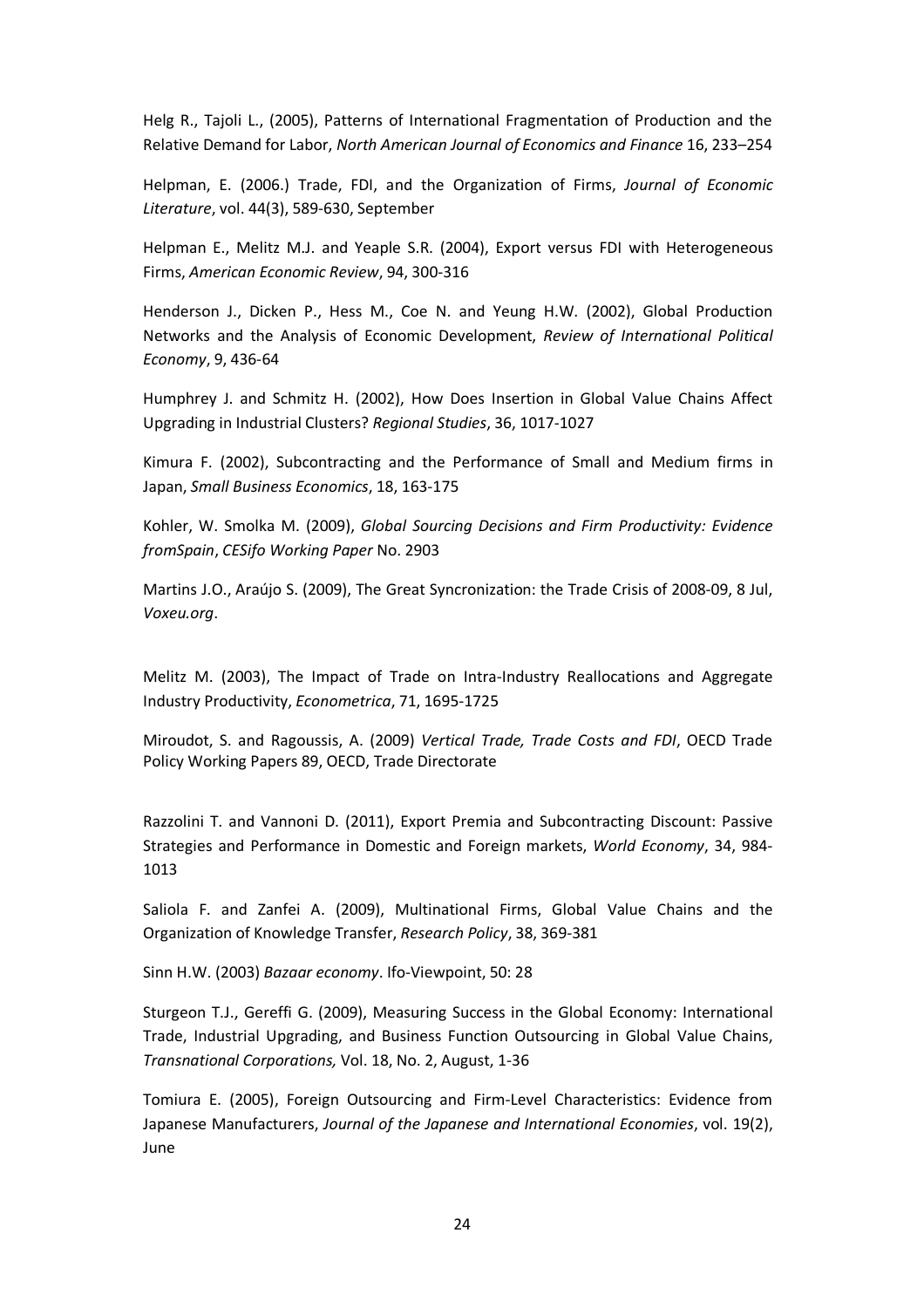Tomiura E. (2007), Effects of R&D and Networking on the Export Decision of Japanese firms, Research Policy, vol. 36(5), 758-767, June

Yi K-M, (2009) The Collapse of Global Trade: The Role of Vertical Specialisation, In Baldwin R. and Evenett S. (ed.) The Collapse of Global Trade, Murky Protectionism, and the Crisis: Recommendations for the G20, 45-48. VoxEU.org.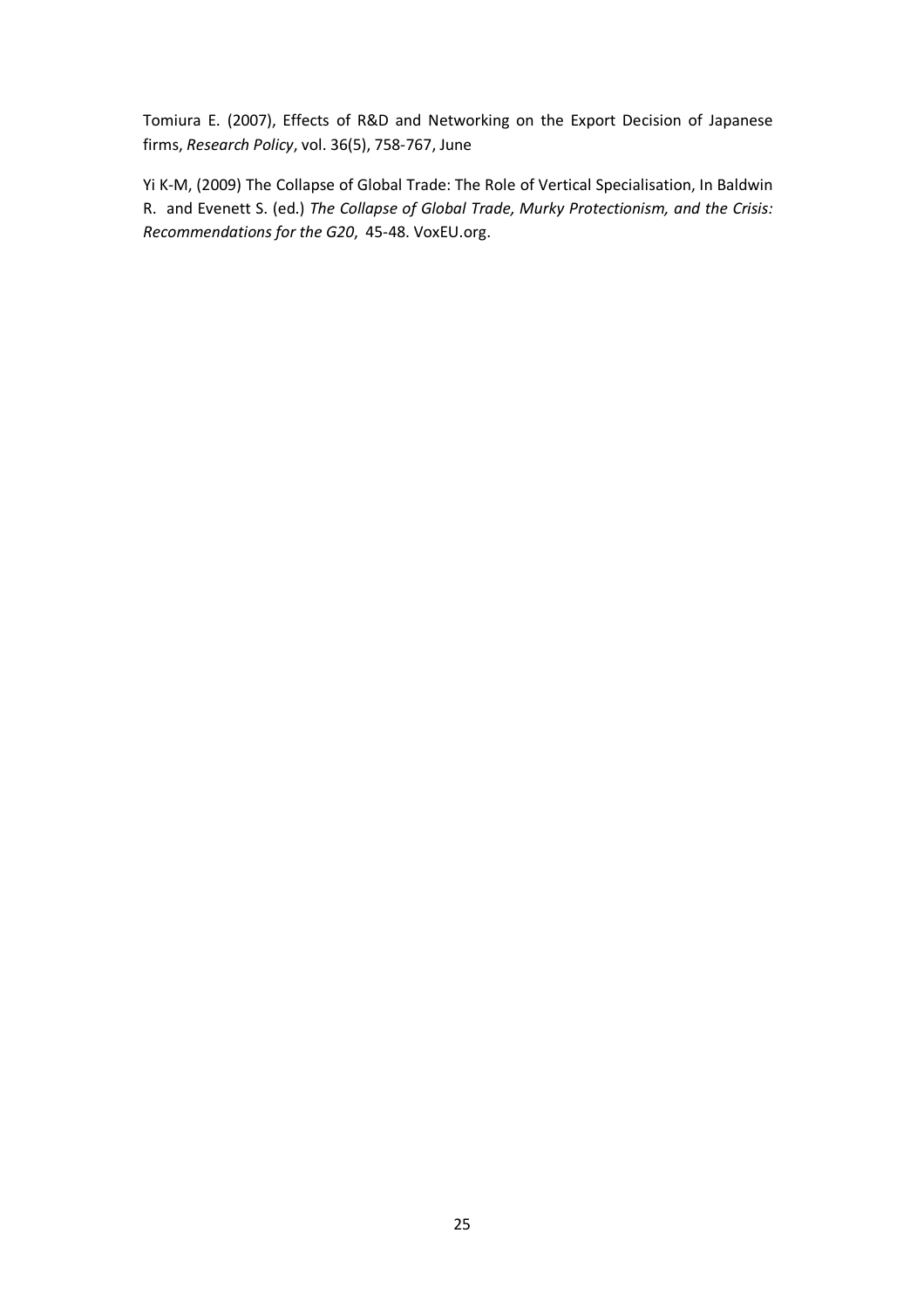| DESCRIPTIVE STATISTICS                |          |         |                       |  |  |
|---------------------------------------|----------|---------|-----------------------|--|--|
|                                       | No. Obs. | Mean    | Standard<br>Deviation |  |  |
| <b>SPTO</b>                           | 3,253    | 75.6    | 37.7                  |  |  |
| Share of purchases over<br>sales      | 3,224    | 29.2    | 24.7                  |  |  |
| Sales in 2007 (1)                     | 3,253    | 11,364  | 97,889                |  |  |
| Employees in 2007                     | 3,253    | 48.5    | 179.6                 |  |  |
| Labour productivity in<br>2007(2)     | 2,394    | 53.2    | 48.9                  |  |  |
| Percentage change of<br>sales 2008-09 | 3,253    | $-21.9$ | 34.7                  |  |  |

# DESCRIPTIVE STATISTICS

Source: Authors' calculations on Efige dataset.

Weighted averages according to the sample design.

(1) Thousands of euros. (2) Value added (in thousands of euros) per employee.

# Table 1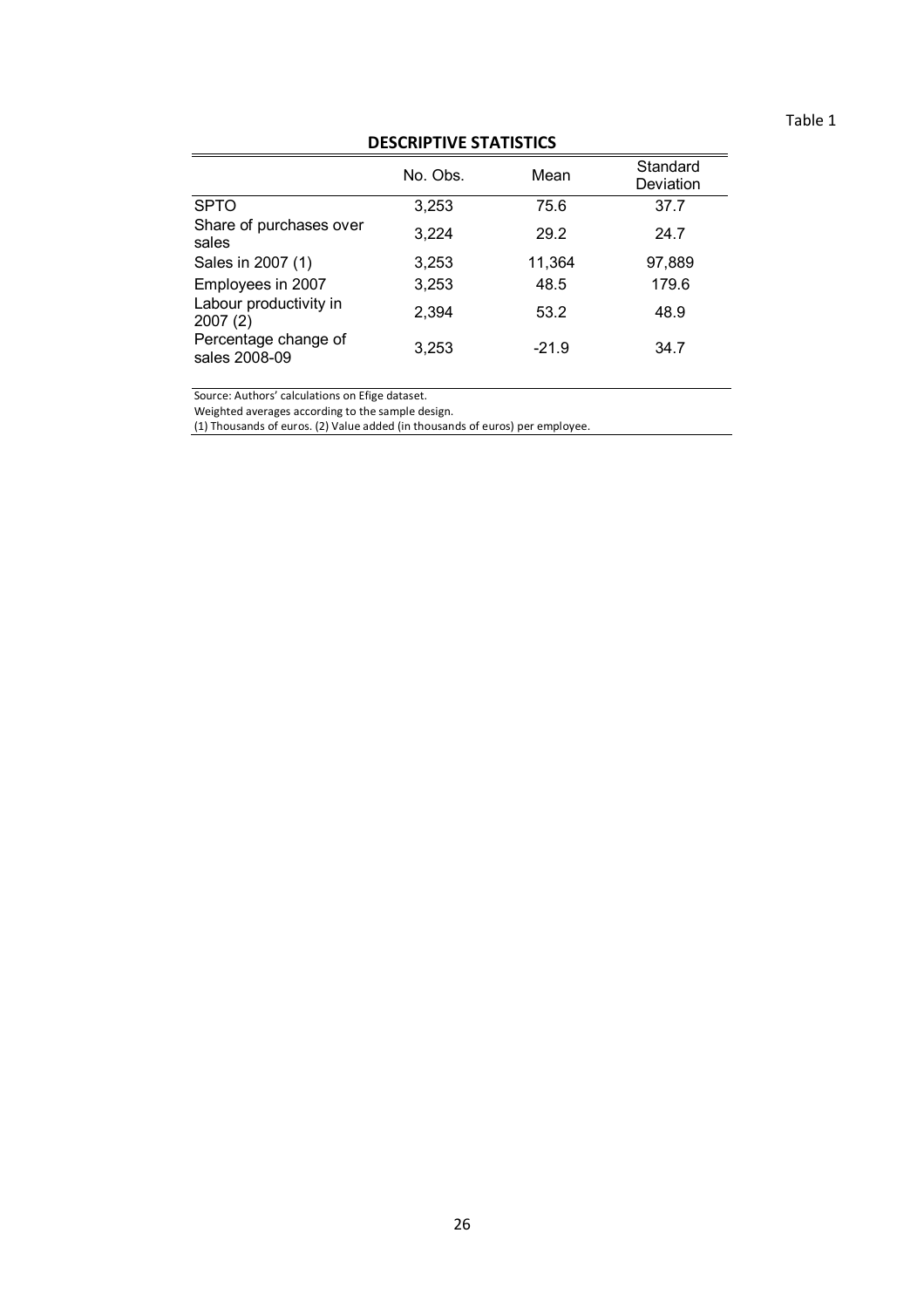Table 2

# ITALIAN AND GERMAN FIRMS IN GVC

|                    |                                        | Italy                               | Germany                                |                                     |  |
|--------------------|----------------------------------------|-------------------------------------|----------------------------------------|-------------------------------------|--|
|                    | Share of<br>produced to<br>order sales | Share of<br>purchases over<br>sales | Share of<br>produced to<br>order sales | Share of<br>purchases over<br>sales |  |
| Traditional        | 82.1                                   | 32.3                                | 53.8                                   | 17.7                                |  |
| Chemical           | 76.9                                   | 38.0                                | 65.6                                   | 17.0                                |  |
| Metals             | 84.7                                   | 34.1                                | 69.5                                   | 16.9                                |  |
| Mechanics          | 81.1                                   | 33.5                                | 62.7                                   | 21.7                                |  |
| Advanced mechanics | 70.3                                   | 29.9                                | 50.9                                   | 19.5                                |  |
| Automotive         | 78.9                                   | 36.8                                | 60.8                                   | 22.1                                |  |
| Other              | 78.2                                   | 33.2                                | 62.2                                   | 15.9                                |  |
| <b>Total</b>       | 80.9                                   | 33.7                                | 62.9                                   | 18.2                                |  |

Source: Authors' calculations on Efige dataset.

Weighted averages according to the sample design.

Traditional sectors include: Manufacture of textiles, leather and furniture; Chemical includes: Manufacture of chemical products, rubber and plastic products; Metals includes: Manufacture of basic metals and fabricated metal products, except machinery and equipment; Mechanics includes: Manufacture of machinery, equipment, office machinery, computers and electrical machinery; Advanced Mechanics includes: Manufacture of radio, television, communication equipment, medical, precision and optical instruments, watches and clocks; Automotive includes: Manufacture of motor vehicles, trailers semi-trailers and other transport equipment. Other includes: Manufacture of wood and wood products, pulp, paper and paper products, publishing and printing, coke, refined petroleum products and nuclear fuel and Recycling.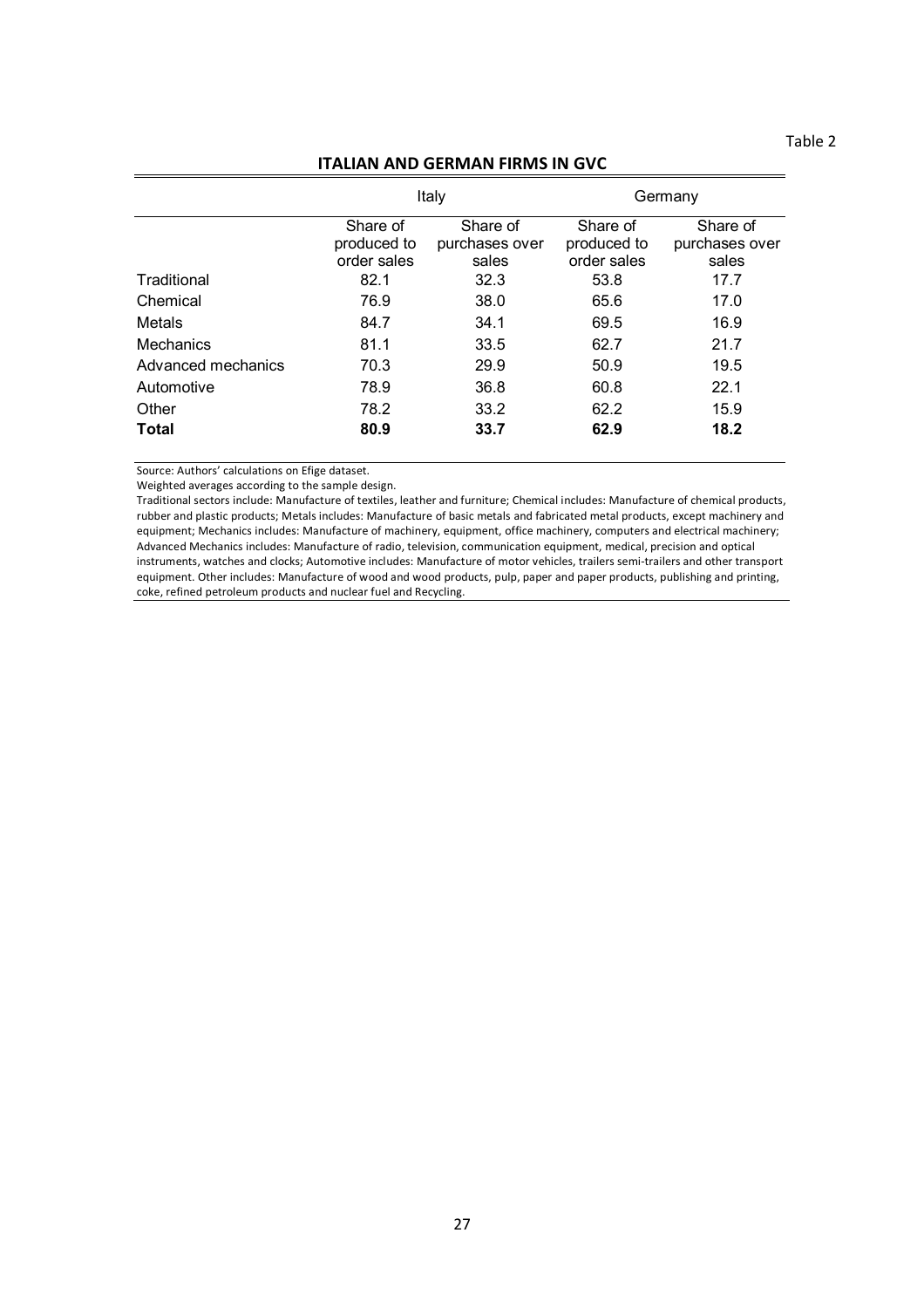## Table 3

# INTERMEDIATE AND FINAL FIRMS IN ITALY AND GERMANY

|                    | Italy                    |                        | Germany                  |                      |
|--------------------|--------------------------|------------------------|--------------------------|----------------------|
|                    | Total number of<br>firms | $%$ of<br>intermediate | Total number of<br>firms | % of<br>intermediate |
| Traditional        | 487                      | 69.4                   | 94                       | 31.1                 |
| Chemical           | 229                      | 59.9                   | 127                      | 40.7                 |
| Metals             | 557                      | 70.3                   | 250                      | 50.0                 |
| Mechanics          | 427                      | 60.0                   | 243                      | 43.5                 |
| Advanced mechanics | 92                       | 51.4                   | 95                       | 32.1                 |
| Automotive         | 52                       | 55.6                   | 18                       | 35.1                 |
| Other              | 358                      | 63.4                   | 204                      | 37.3                 |
| <b>Total</b>       | 2222                     | 65.1                   | 1031                     | 41.6                 |

Source: Authors' calculations on Efige dataset.

Weighted averages according to the sample design. Firms are defined "intermediate" if their share of produced-to-order sales is equal to 100%.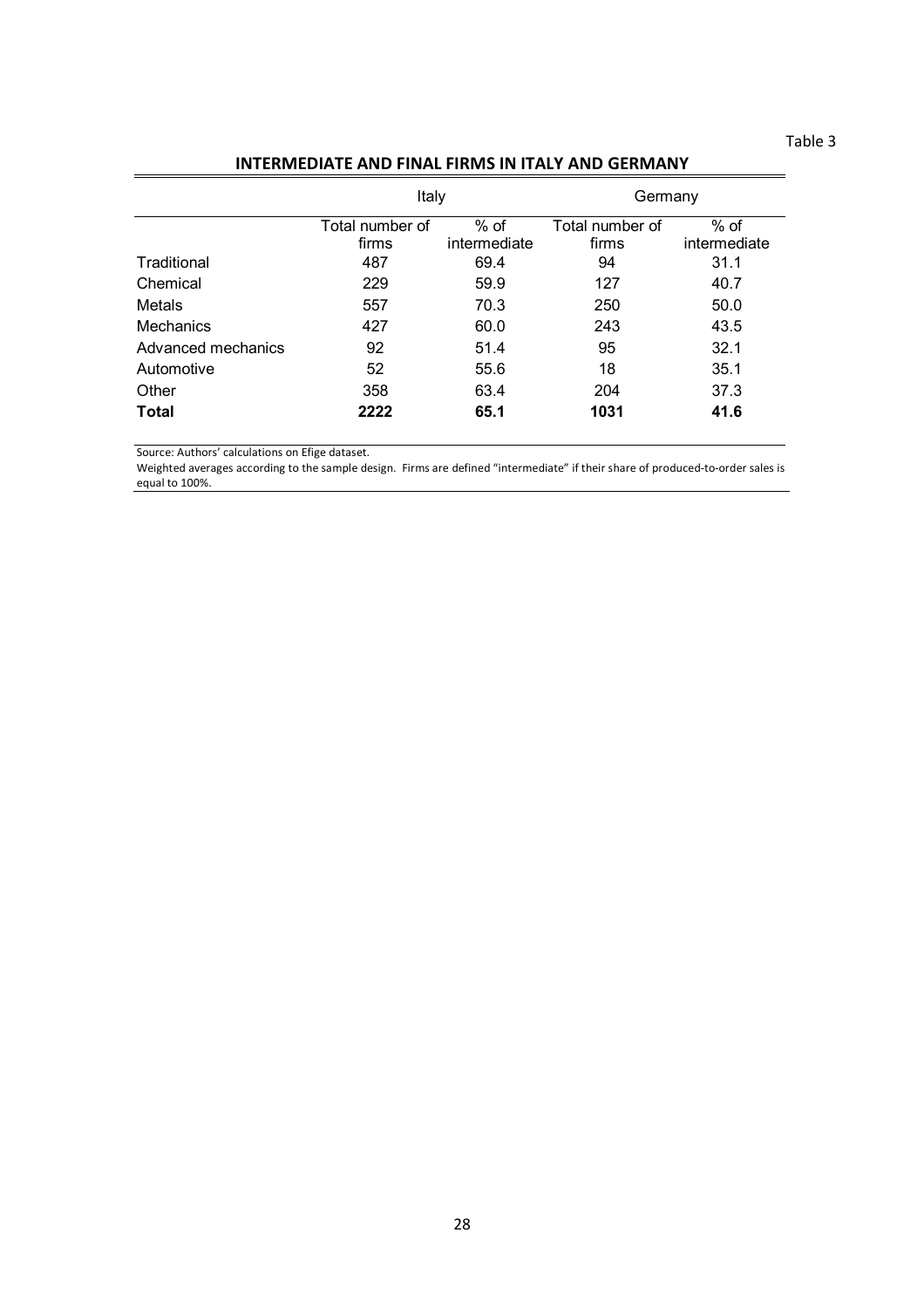# CHARACTERISTICS OF THE FIRMS

|                                       |                  | Intermediate |         |                  | Final   |        |
|---------------------------------------|------------------|--------------|---------|------------------|---------|--------|
| Sales in 2007 (1)                     | 8,251            |              |         | 15,708           |         |        |
| Employees in 2007                     |                  | 41.1         |         | 58.9             |         |        |
| Labour productivity in<br>2007(2)     |                  | 50.4         |         |                  | 58.0    |        |
| Percentage change of<br>sales 2008-09 |                  | $-25.4$      |         |                  | $-17.0$ |        |
|                                       |                  | Italy        |         | Germany          |         |        |
|                                       | Intermediate (3) | Final        | Total   | Intermediate (3) | Final   | Total  |
| Sales in 2007 (1)                     | 8,005            | 14,798       | 10,377  | 9,191            | 17,038  | 13,777 |
| Employees in 2007                     | 35.6             | 43.6         | 38.3    | 62.4             | 81.4    | 73.5   |
| Labour productivity in<br>2007(2)     | 50.2             | 52.9         | 51.1    | 56.6             | 99.5    | 82.1   |
| Percentage change of<br>sales 2008-09 | $-30.2$          | $-25.3$      | $-28.4$ | $-7.5$           | $-4.9$  | $-5.9$ |

Source: Authors' calculations on Efige dataset.

Weighted averages according to the sample design. (1) Thousands of euros. (2) Value added (in thousands of euros) per employee. (3) Firms are defined "intermediate" if their share of produced-to-order sales is equal to 100%.

## Table 4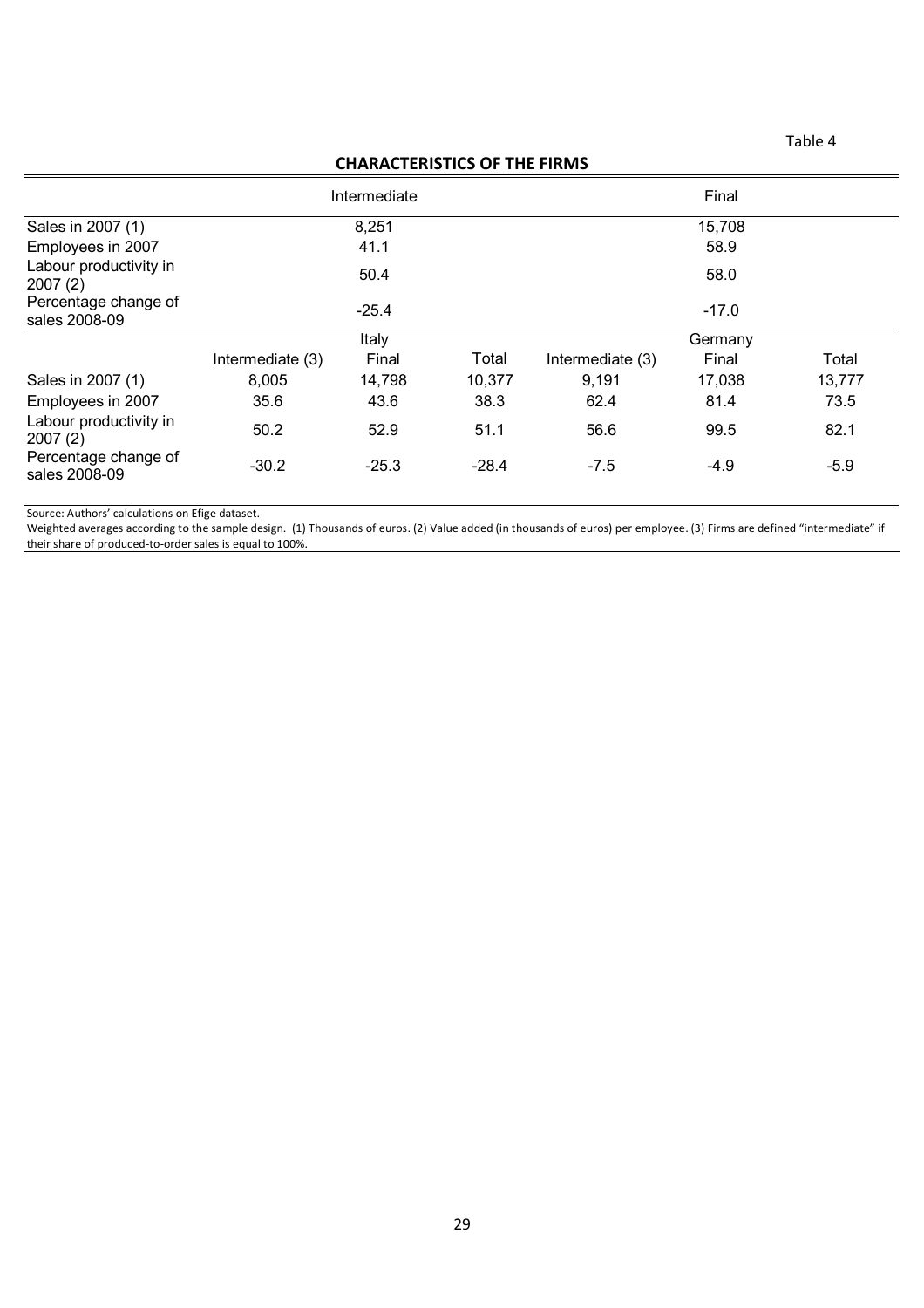# Table 5

Table 6

## PRINCIPAL COMPONENT ANALYSIS

|                            | Component 1<br><b>Innovation&amp;Trade</b> | Component 2<br><b>Human Capital</b> |  |
|----------------------------|--------------------------------------------|-------------------------------------|--|
|                            |                                            |                                     |  |
| Share w/ university degree | 0.402                                      | 0.420                               |  |
| Share in training          | 0.246                                      | 0.733                               |  |
| Product innovation         | 0.627                                      | $-0.212$                            |  |
| Process innovation         | 0.370                                      | 0.065                               |  |
| Export share               | 0.495                                      | $-0.486$                            |  |
|                            |                                            |                                     |  |
| Eigenvalues                | 1.442                                      | 1.103                               |  |

Source: Authors' calculations on Efige dataset.

Weighted averages according to the sample design. Innovation&Trade and Human Capital are the first two components of a Principal Component Analysis including: (i) share of employees with a university degree, (ii) share of employees in training activities, (iii) a dummy for the introduction of product innovation, (iv) a dummy for the introduction of process innovation, (v) export share over total sales. The first two components have all the eigenvalue larger than one and explain half of total variability. Innovation&Trade is highly correlated with variables (iii), (iv) and (v); Human Capital is highly correlated with (i) and (ii).

# HETEROGENEITY ACROSS FIRMS

|                  |              | Intermediate |          |              | Final |       |
|------------------|--------------|--------------|----------|--------------|-------|-------|
| Innovation&Trade |              | $-0.083$     |          |              | 0.116 |       |
| Human Capital    |              | $-0.073$     |          |              | 0.103 |       |
|                  |              | Italy        |          | Germany      |       |       |
|                  | Intermediate | Final        | Total    | Intermediate | Final | Total |
| Innovation&Trade | $-0.075$     | 0.133        | $-0.002$ | $-0.113$     | 0.092 | 0.006 |
| Human Capital    | $-0.216$     | $-0.188$     | $-0.206$ | 0.471        | 0.529 | 0.505 |

Source: Authors' calculations on Efige dataset.

Weighted averages according to the sample design. Innovation&Trade and Human Capital are the first two components of a Principal Component Analysis including: (i) share of employees with a university degree, (ii) share of employees in training activities, (iii) a dummy for the introduction of product innovation, (iv) a dummy for the introduction of process innovation, (v) export share over total sales. The first two components have all the eigenvalue larger than one and explain half of total variability. Innovation&Trade is highly correlated with variables (iii), (iv) and (v); Human Capital is highly correlated with (i) and (ii).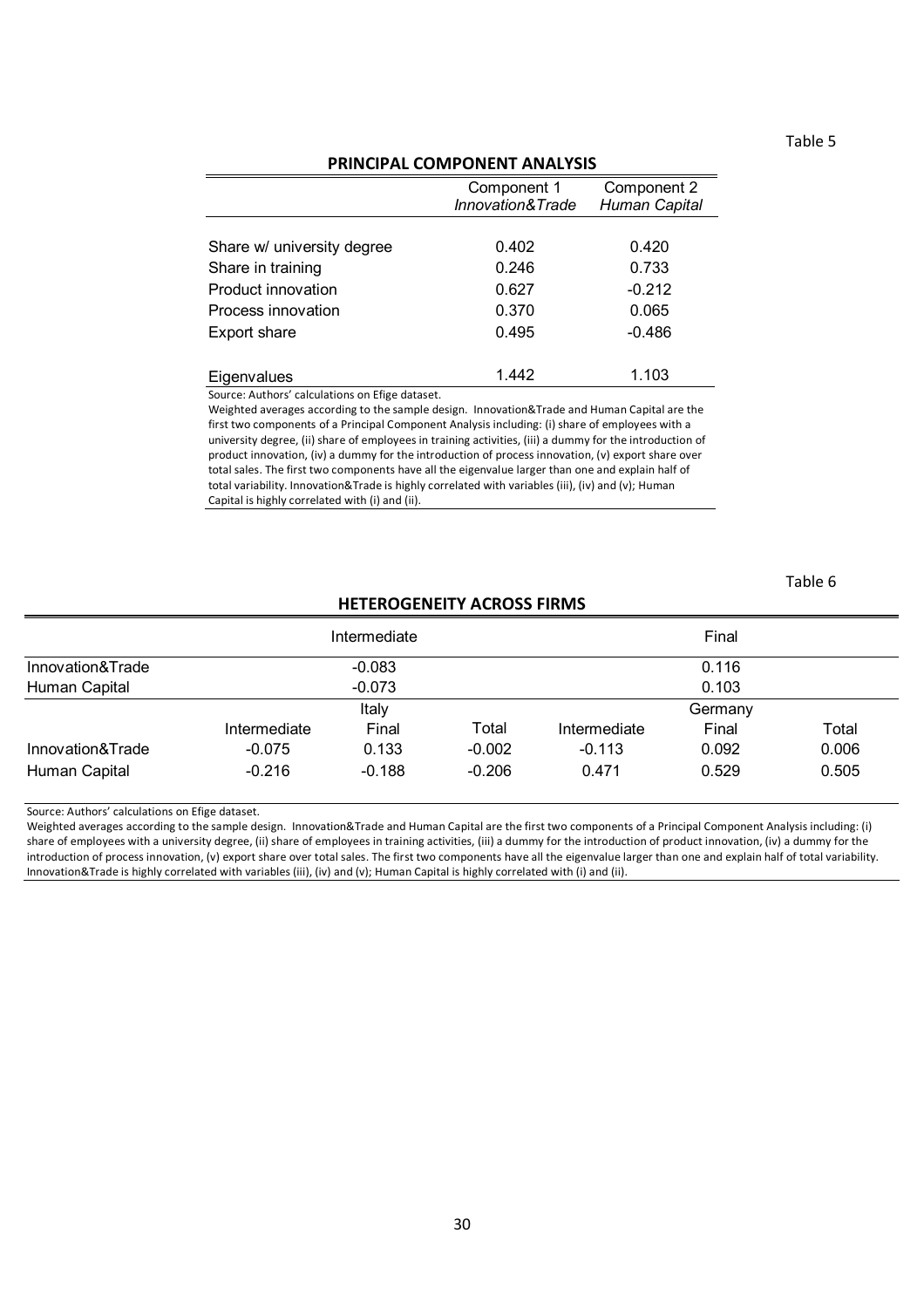Table 7

| <b>FIRMS PERFORMANCE IN 2008-09</b>        |                         |                         |                         |                         |  |  |
|--------------------------------------------|-------------------------|-------------------------|-------------------------|-------------------------|--|--|
|                                            | (1)                     | (2)                     | (3)                     | (4)                     |  |  |
| Share of produced-to-order<br>sales (SPTO) | $-0.034**$<br>(0.016)   | $-0.038**$<br>(0.016)   | $-0.035**$<br>(0.016)   | $-0.036**$<br>(0.016)   |  |  |
| Log(employment)-2007                       |                         | 3.504**<br>(1.421)      | $3.449**$<br>(1.420)    | $3.477**$<br>(1.417)    |  |  |
| Log(sales)-2007                            |                         | $-4.074***$<br>(1.104)  | $-4.245***$<br>(1.165)  | $-4.170***$<br>(1.162)  |  |  |
| Innovation&Trade                           |                         |                         | $0.923*$<br>(0.564)     | $-2.282**$<br>(0.996)   |  |  |
| Human Capital                              |                         |                         | 2.205***<br>(0.601)     | 3.555**<br>(1.124)      |  |  |
| Innovation&Trade*SPTO                      |                         |                         |                         | $0.042**$<br>(0.012)    |  |  |
| Human Capital*SPTO                         |                         |                         |                         | $-0.016$<br>(0.014)     |  |  |
| No. industry dummies                       | 20                      | 20                      | 20                      | 20                      |  |  |
| Country dummy: Italy                       | $-21.776***$<br>(1.178) | $-20.328***$<br>(1.309) | $-19.072***$<br>(1.346) | $-18.894***$<br>(1.340) |  |  |
| Constant                                   | $-2.593$<br>(2.726)     | 18.619<br>(6.142)       | 20.075**<br>(6.563)     | 19.307**<br>(6.570)     |  |  |
| $R^2$                                      | 0.13                    | 0.14                    | 0.15                    | 0.15                    |  |  |
| No. Obs.                                   | 3,253                   | 3,253                   | 3,253                   | 3,253                   |  |  |

Source: Authors' calculations on Efige dataset.

OLS weighted estimates according to sample design. Dependent variable: percentage change in sales in the period 2008-09. All estimates exclude the 1st and the 99th percentile of the dependent variable. White-robust standard errors in parenthesis. \* significant at 10%, \*\* significant at 5%, \*\*\* significant at 1%.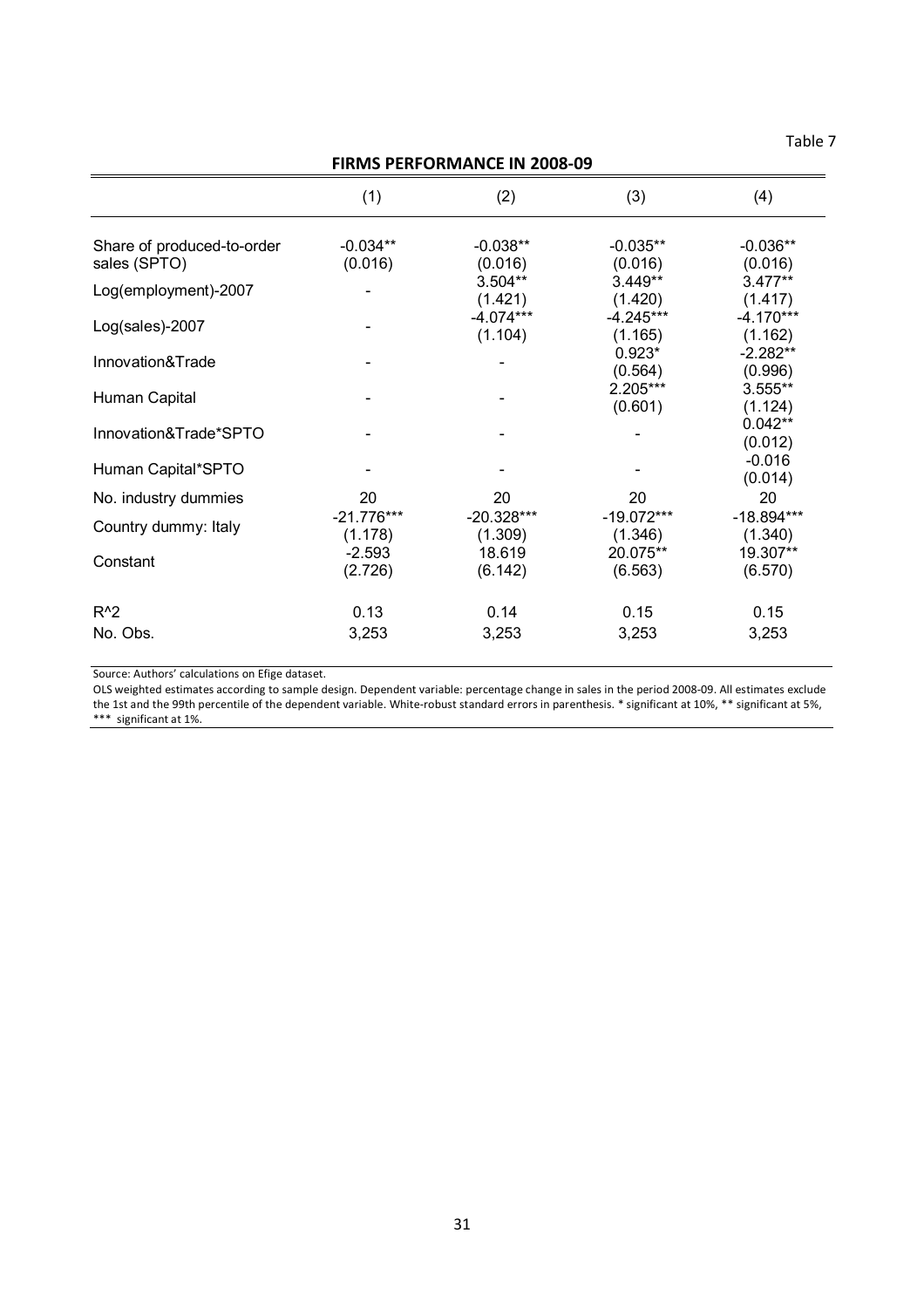

Source: Authors' calculations on the Efige dataset. Evolution over time of the weighted median Vertical Integration Index (VII). VII is computed as the percentage of value added over total sales.